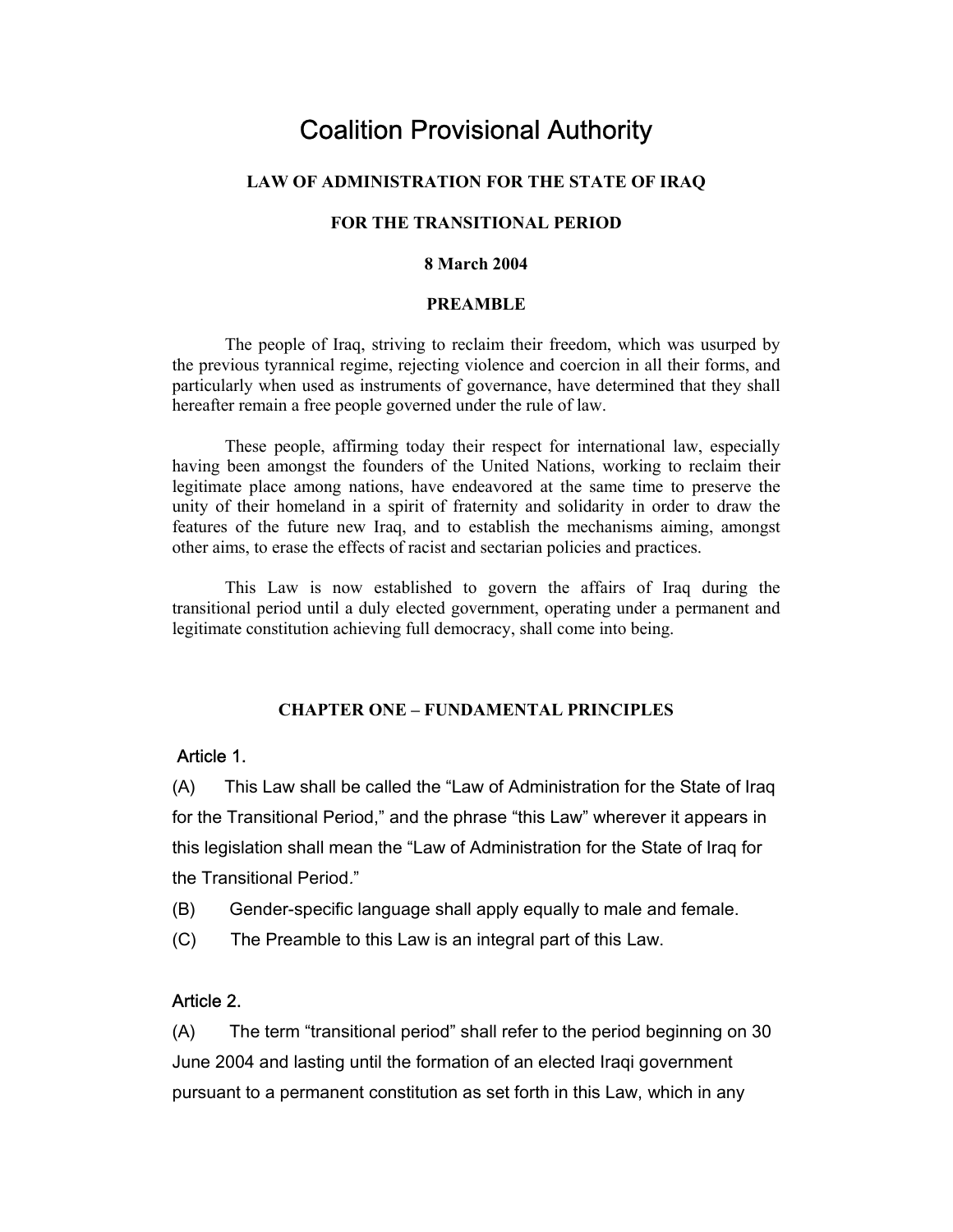case shall be no later than 31 December 2005, unless the provisions of Article 61 are applied.

- (B) The transitional period shall consist of two phases.
	- (1) The first phase shall begin with the formation of a fully sovereign Iraqi Interim Government that takes power on 30 June 2004. This government shall be constituted in accordance with a process of extensive deliberations and consultations with cross-sections of the Iraqi people conducted by the Governing Council and the Coalition Provisional Authority and possibly in consultation with the United Nations. This government shall exercise authority in accordance with this Law, including the fundamental principles and rights specified herein, and with an annex that shall be agreed upon and issued before the beginning of the transitional period and that shall be an integral part of this Law.
	- (2) The second phase shall begin after the formation of the Iraqi Transitional Government, which will take place after elections for the National Assembly have been held as stipulated in this Law, provided that, if possible, these elections are not delayed beyond 31 December 2004, and, in any event, beyond 31 January 2005. This second phase shall end upon the formation of an Iraqi government pursuant to a permanent constitution.

# Article 3.

(A) This Law is the Supreme Law of the land and shall be binding in all parts of Iraq without exception. No amendment to this Law may be made except by a three-fourths majority of the members of the National Assembly and the unanimous approval of the Presidency Council. Likewise, no amendment may be made that could abridge in any way the rights of the Iraqi people cited in Chapter Two; extend the transitional period beyond the timeframe cited in this Law; delay the holding of elections to a new assembly; reduce the powers of the regions or governorates; or affect Islam, or any other religions or sects and their rites.

(B) Any legal provision that conflicts with this Law is null and void.

(C) This Law shall cease to have effect upon the formation of an elected government pursuant to a permanent constitution.

# Article 4.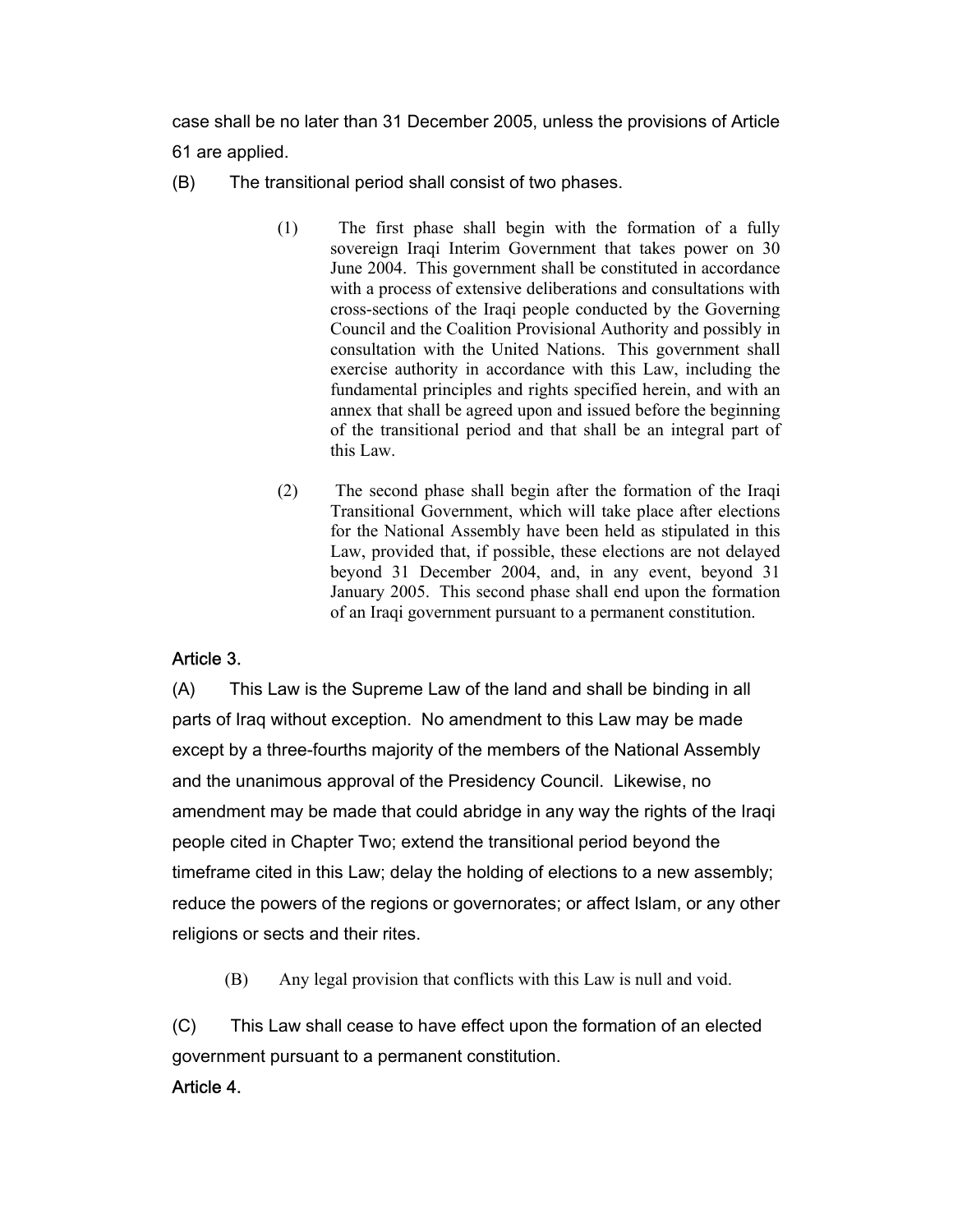The system of government in Iraq shall be republican, federal*,* democratic, and pluralistic, and powers shall be shared between the federal government and the regional governments, governorates, municipalities, and local administrations. The federal system shall be based upon geographic and historical realities and the separation of powers, and not upon origin, race, ethnicity, nationality, or confession.

#### Article 5.

 The Iraqi Armed Forces shall be subject to the civilian control of the Iraqi Transitional Government, in accordance with the contents of Chapters Three and Five of this Law.

# Article 6.

 The Iraqi Transitional Government shall take effective steps to end the vestiges of the oppressive acts of the previous regime arising from forced displacement, deprivation of citizenship, expropriation of financial assets and property, and dismissal from government employment for political, racial, or sectarian reasons.

# Article 7.

A) Islam is the official religion of the State and is to be considered a source of legislation. No law that contradicts the universally agreed tenets of Islam, the principles of democracy, or the rights cited in Chapter Two of this Law may be enacted during the transitional period. This Law respects the Islamic identity of the majority of the Iraqi people and guarantees the full religious rights of all individuals to freedom of religious belief and practice.

(B) Iraq is a country of many nationalities, and the Arab people in Iraq are an inseparable part of the Arab nation.

#### Article 8.

The flag, anthem, and emblem of the State shall be fixed by law.

#### Article 9.

 The Arabic language and the Kurdish language are the two official languages of Iraq. The right of Iraqis to educate their children in their mother tongue, such as Turcoman, Syriac, or Armenian, in government educational institutions in accordance with educational guidelines, or in any other language in private educational institutions, shall be guaranteed. The scope of the term "official language" and the means of applying the provisions of this Article shall be defined by law and shall include:

(1) Publication of the official gazette, in the two languages;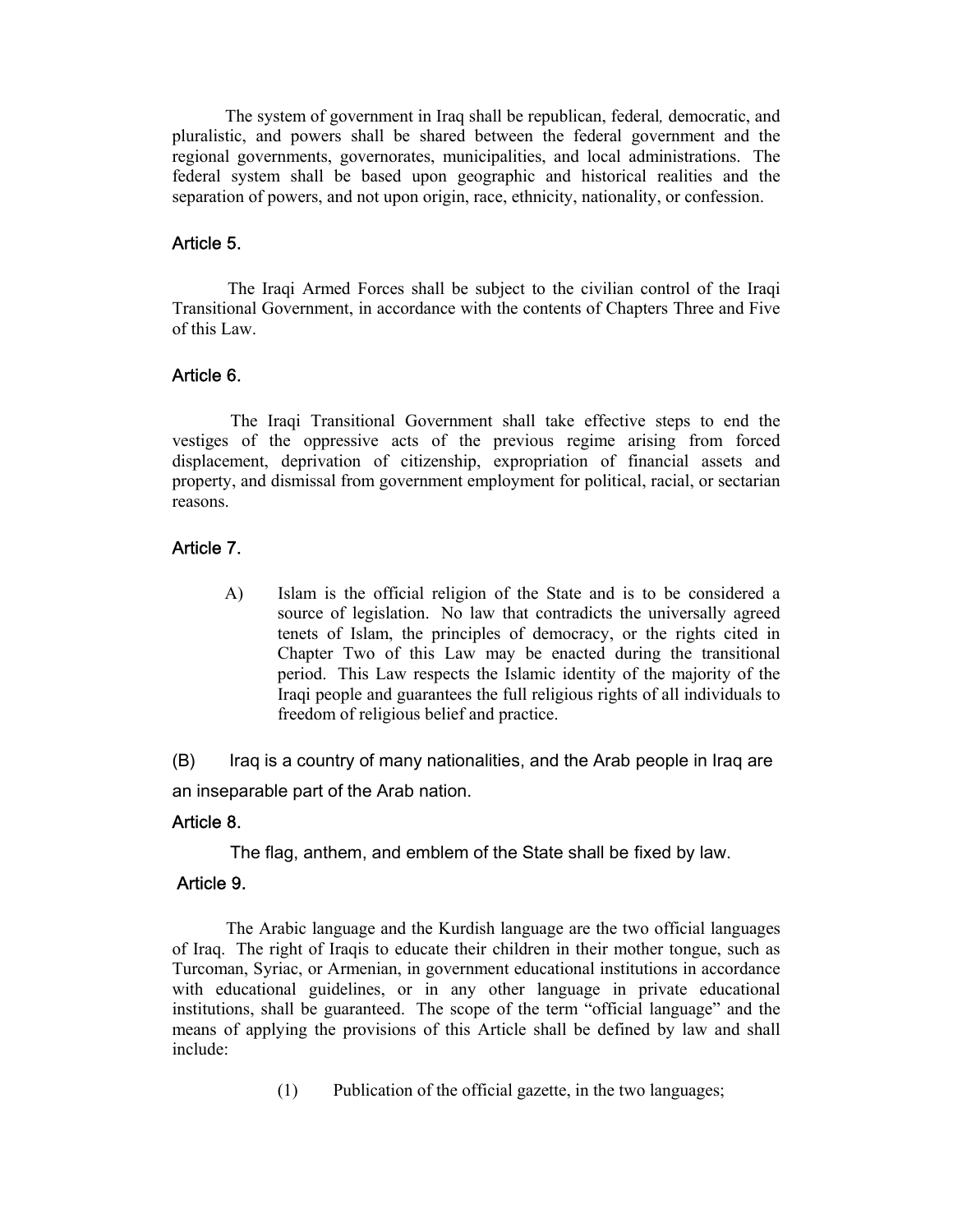- (2) Speech and expression in official settings, such as the National Assembly, the Council of Ministers, courts, and official conferences, in either of the two languages;
- (3) Recognition and publication of official documents and correspondence in the two languages;
- (4) Opening schools that teach in the two languages, in accordance with educational guidelines;
- (5) Use of both languages in any other settings enjoined by the principle of equality (such as bank notes, passports, and stamps);
- (6) Use of both languages in the federal institutions and agencies in the Kurdistan region.

# **CHAPTER TWO – FUNDAMENTAL RIGHTS**

# Article 10.

 As an expression of the free will and sovereignty of the Iraqi people, their representatives shall form the governmental structures of the State of Iraq. The Iraqi Transitional Government and the governments of the regions, governorates, municipalities, and local administrations shall respect the rights of the Iraqi people, including those rights cited in this Chapter.

# Article 11.

(A) Anyone who carries Iraqi nationality shall be deemed an Iraqi citizen. His citizenship shall grant him all the rights and duties stipulated in this Law and shall be the basis of his relation to the homeland and the State.

(B) No Iraqi may have his Iraqi citizenship withdrawn or be exiled unless he is a naturalized citizen who, in his application for citizenship, as established in a court of law, made material falsifications on the basis of which citizenship was granted.

(C) Each Iraqi shall have the right to carry more than one citizenship. Any Iraqi whose citizenship was withdrawn because he acquired another citizenship shall be deemed an Iraqi.

(D) Any Iraqi whose Iraqi citizenship was withdrawn for political, religious, racial, or sectarian reasons has the right to reclaim his Iraqi citizenship.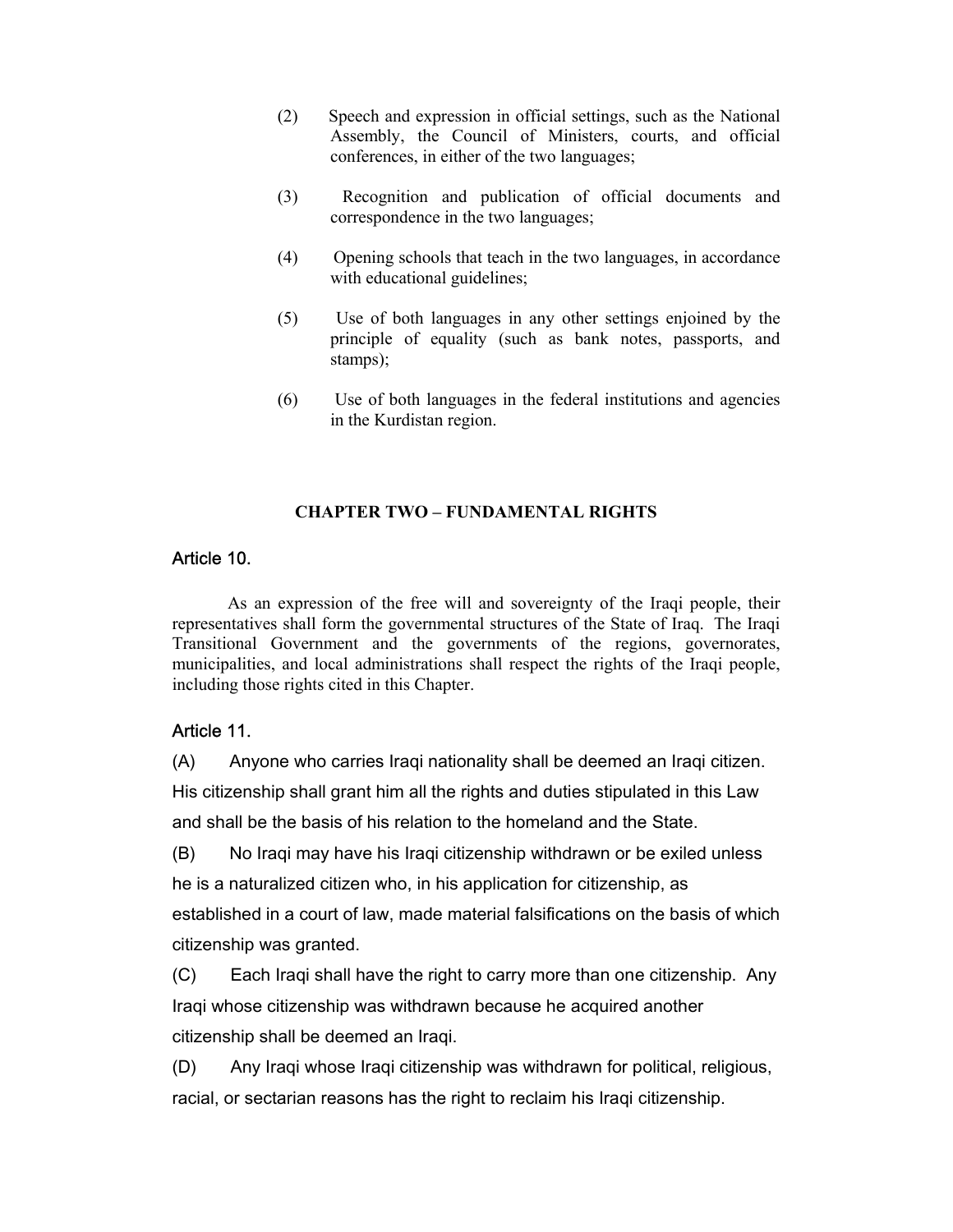(E) Decision Number 666 (1980) of the dissolved Revolutionary Command Council is annuled, and anyone whose citizenship was withdrawn on the basis of this decree shall be deemed an Iraqi.

(F) The National Assembly must issue laws pertaining to citizenship and naturalization consistent with the provisions of this Law

(G) The Courts shall examine all disputes airising from the application of the provisions relating to citizenship.

# Article 12.

All Iraqis are equal in their rights without regard to gender, sect, opinion, belief, nationality, religion, or origin, and they are equal before the law. Discrimination against an Iraqi citizen on the basis of his gender, nationality, religion, or origin is prohibited. Everyone has the right to life, liberty, and the security of his person. No one may be deprived of his life or liberty, except in accordance with legal procedures. All are equal before the courts.

# Article 13.

(A) Public and private freedoms shall be protected.

(B) The right of free expression shall be protected.

(C) The right of free peaceable assembly and the right to join associations freely, as well as the right to form and join unions and political parties freely, in accordance with the law, shall be guaranteed.

(D) Each Iraqi has the right of free movement in all parts of Iraq and the right to travel abroad and return freely.

(E) Each Iraqi has the right to demonstrate and strike peaceably in accordance with the law.

(F) Each Iraqi has the right to freedom of thought, conscience, and

religious belief and practice. Coercion in such matters shall be prohibited.

(G) Slavery, the slave trade, forced labor, and involuntary servitude with or without pay, shall be forbidden.

(H) Each Iraqi has the right to privacy.

# Article 14.

 The individual has the right to security, education, health care, and social security. The Iraqi State and its governmental units, including the federal government, the regions, governorates, municipalities, and local administrations,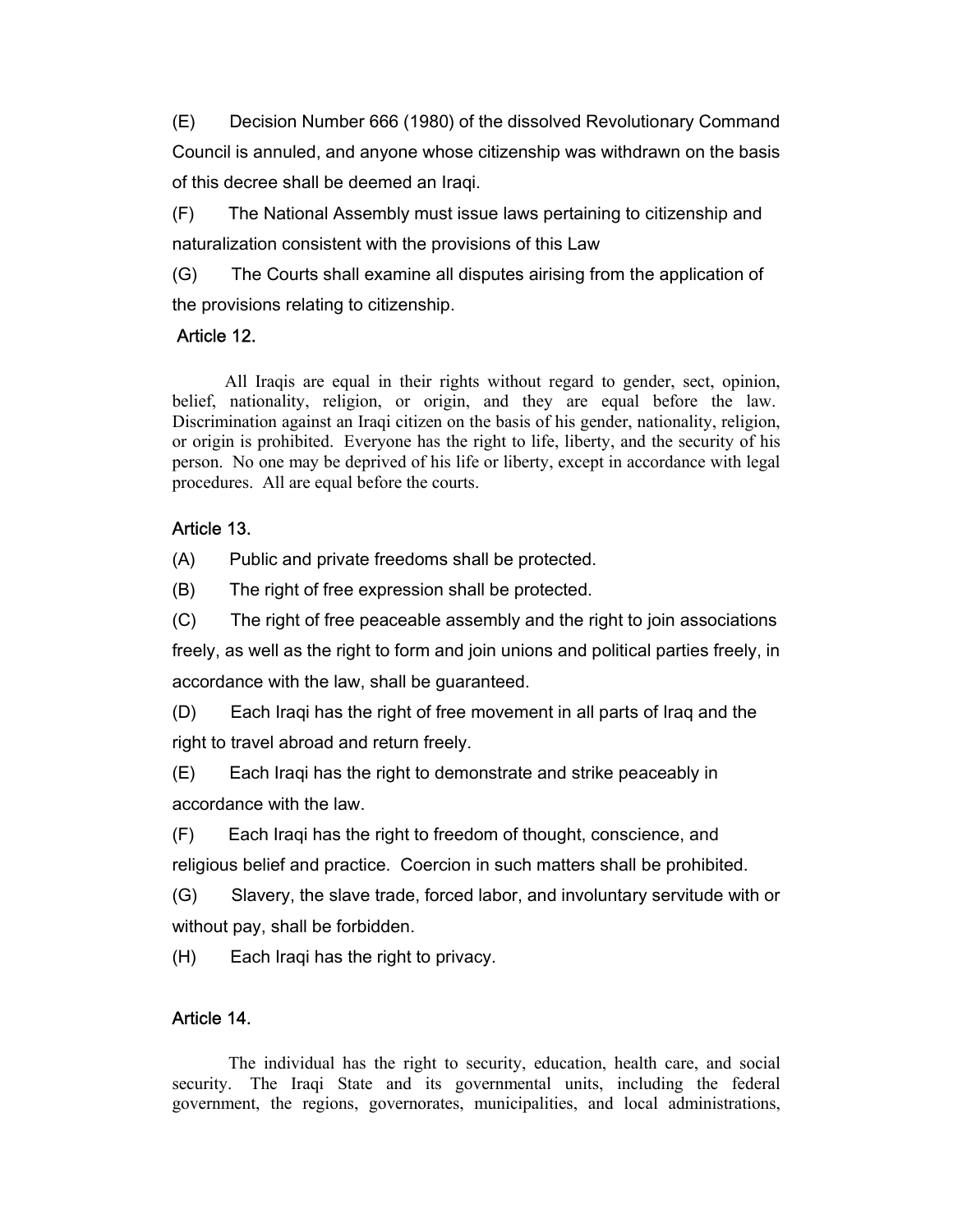within the limits of their resources and with due regard to other vital needs, shall strive to provide prosperity and employment opportunities to the people.

# Article 15.

(A) No civil law shall have retroactive effect unless the law so stipulates. There shall be neither a crime, nor punishment, except by law in effect at the time the crime is committed.

(B) Police, investigators, or other governmental authorities may not violate the sanctity of private residences, whether these authorities belong to the federal or regional governments, governorates, municipalities, or local administrations, unless a judge or investigating magistrate has issued a search warrant in accordance with applicable law on the basis of information provided by a sworn individual who knew that bearing false witness would render him liable to punishment. Extreme exigent circumstances, as determined by a court of competent jurisdiction, may justify a warrantless search, but such exigencies shall be narrowly construed. In the event that a warrantless search is carried out in the absence of an extreme exigent circumstance, the evidence so seized, and any other evidence found derivatively from such search, shall be inadmissible in connection with a criminal charge, unless the court determines that the person who carried out the warrantless search believed reasonably and in good faith that the search was in accordance with the law.

(C) No one may be unlawfully arrested or detained, and no one may be detained by reason of political or religious beliefs.

(D) All persons shall be guaranteed the right to a fair and public hearing by an independent and impartial tribunal, regardless of whether the proceeding is civil or criminal. Notice of the proceeding and its legal basis must be provided to the accused without delay.

(E) The accused is innocent until proven guilty pursuant to law, and he likewise has the right to engage independent and competent counsel, to remain silent in response to questions addressed to him with no compulsion to testify for any reason, to participate in preparing his defense, and to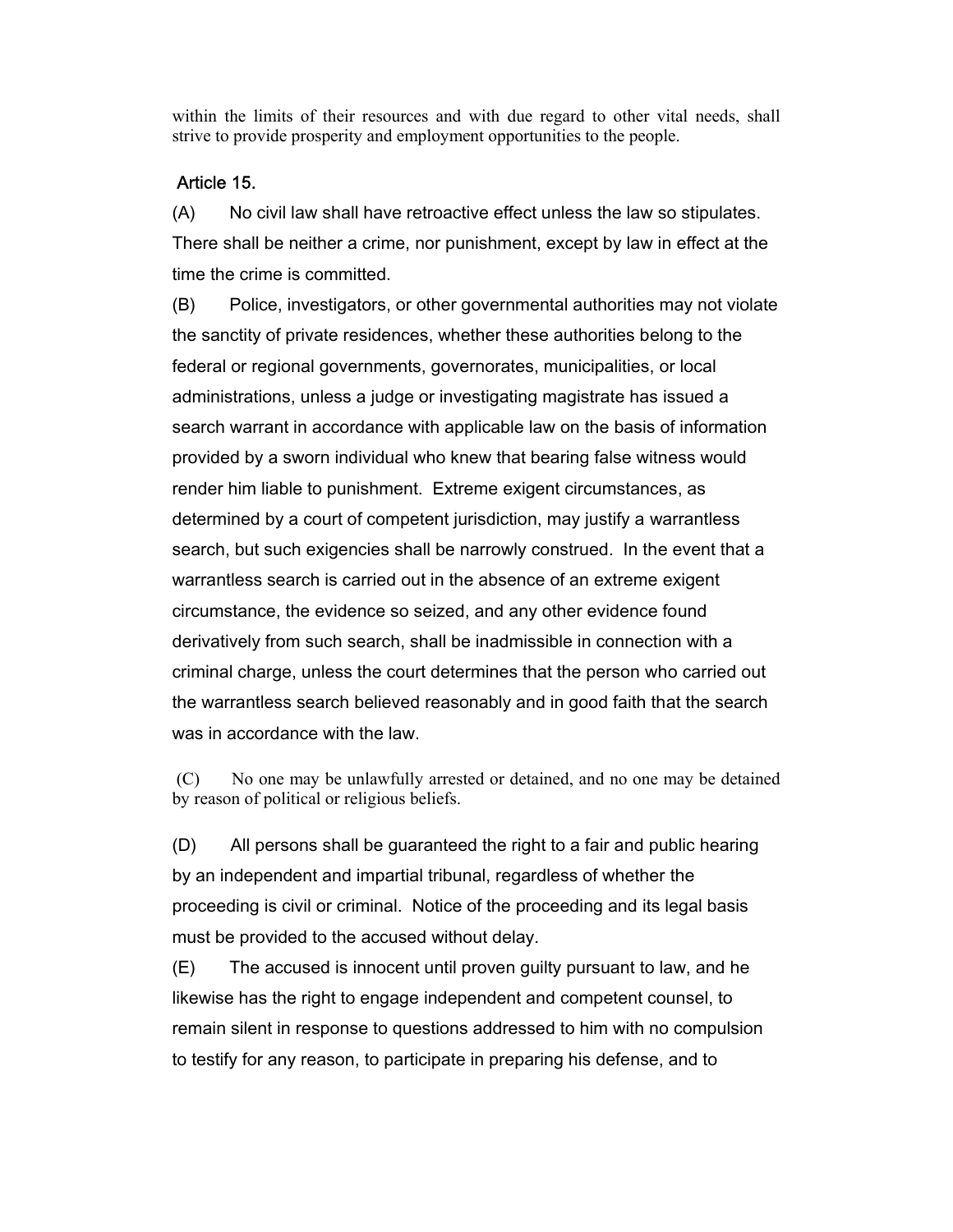summon and examine witnesses or to ask the judge to do so. At the time a person is arrested, he must be notified of these rights.

(F) The right to a fair, speedy, and open trial shall be guaranteed.

(G) Every person deprived of his liberty by arrest or detention shall have the right of recourse to a court to determine the legality of his arrest or detention without delay and to order his release if this occurred in an illegal manner.

(H) After being found innocent of a charge, an accused may not be tried once again on the same charge.

(I) Civilians may not be tried before a military tribunal. Special or exceptional courts may not be established.

(J) Torture in all its forms, physical or mental, shall be prohibited under all circumstances, as shall be cruel, inhuman, or degrading treatment. No confession made under compulsion, torture, or threat thereof shall be relied upon or admitted into evidence for any reason in any proceeding, whether criminal or otherwise.

# Article 16.

(A) Public property is sacrosanct, and its protection is the duty of every citizen.

(B) The right to private property shall be protected, and no one may be prevented from disposing of his property except within the limits of law. No one shall be deprived of his property except by eminent domain, in circumstances and in the manner set forth in law, and on condition that he is paid just and timely compensation.

(C) Each Iraqi citizen shall have the full and unfettered right to own real property in all parts of Iraq without restriction.

# Article 17.

 It shall not be permitted to possess, bear, buy, or sell arms except on licensure issued in accordance with the law.

# Article 18.

There shall be no taxation or fee except by law.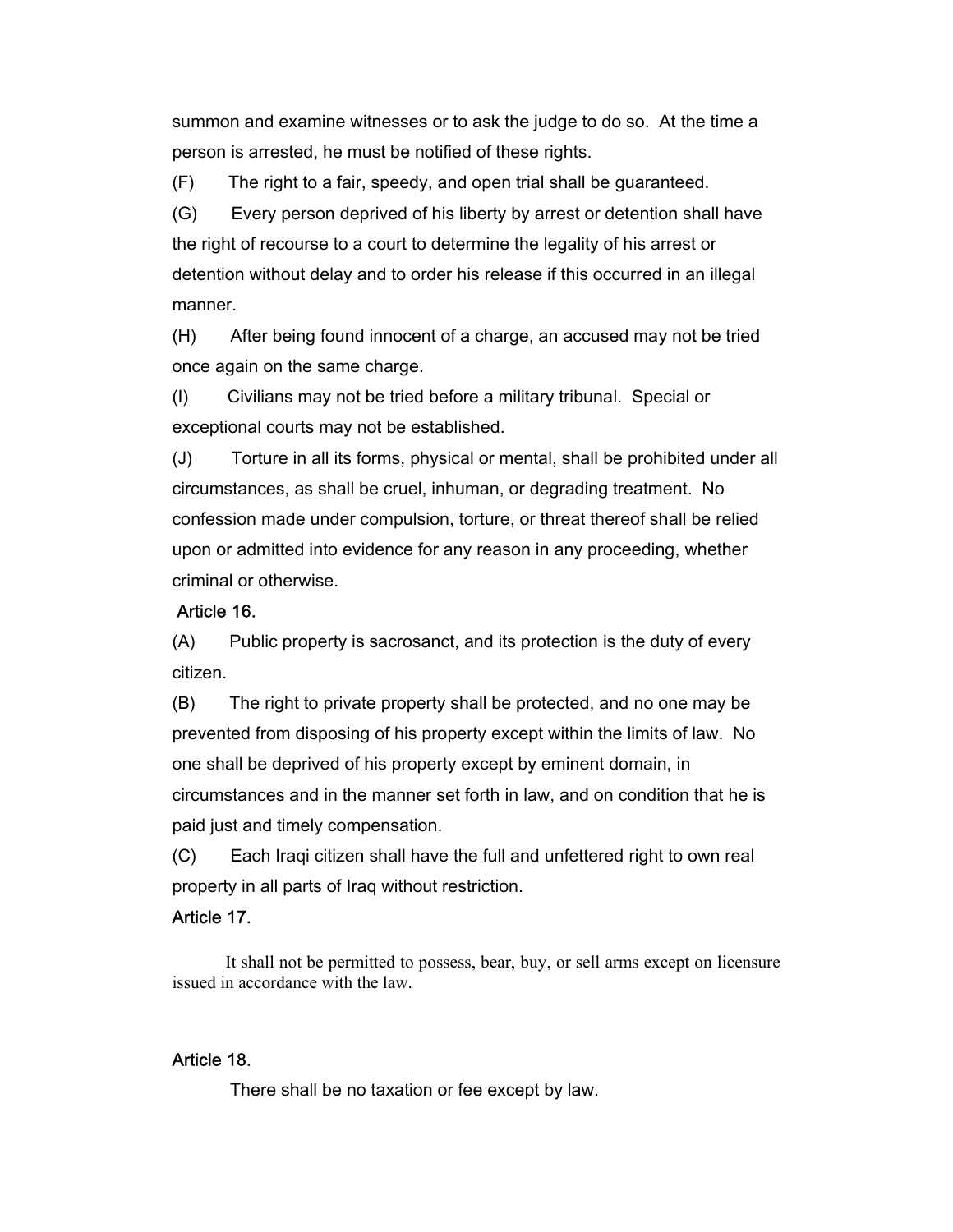### Article 19.

 No political refugee who has been granted asylum pursuant to applicable law may be surrendered or returned forcibly to the country from which he fled.

### Article 20.

(A) Every Iraqi who fulfills the conditions stipulated in the electoral law has the right to stand for election and cast his ballot secretly in free, open, fair, competitive, and periodic elections.

(B) No Iraqi may be discriminated against for purposes of voting in elections on the basis of gender, religion, sect, race, belief, ethnic origin,

language, wealth, or literacy.

# Article 21.

 Neither the Iraqi Transitional Government nor the governments and administrations of the regions, governorates, and municipalities, nor local administrations may interfere with the right of the Iraqi people to develop the institutions of civil society, whether in cooperation with international civil society organizations or otherwise.

#### Article 22.

 If, in the course of his work, an official of any government office, whether in the federal government, the regional governments, the governorate and municipal administrations, or the local administrations, deprives an individual or a group of the rights guaranteed by this Law or any other Iraqi laws in force, this individual or group shall have the right to maintain a cause of action against that employee to seek compensation for the damages caused by such deprivation, to vindicate his rights, and to seek any other legal measure. If the court decides that the official had acted with a sufficient degree of good faith and in the belief that his actions were consistent with the law, then he is not required to pay compensation.

### Article 23.

 The enumeration of the foregoing rights must not be interpreted to mean that they are the only rights enjoyed by the Iraqi people. They enjoy all the rights that befit a free people possessed of their human dignity, including the rights stipulated in international treaties and agreements, other instruments of international law that Iraq has signed and to which it has acceded, and others that are deemed binding upon it, and in the law of nations. Non-Iraqis within Iraq shall enjoy all human rights not inconsistent with their status as non-citizens.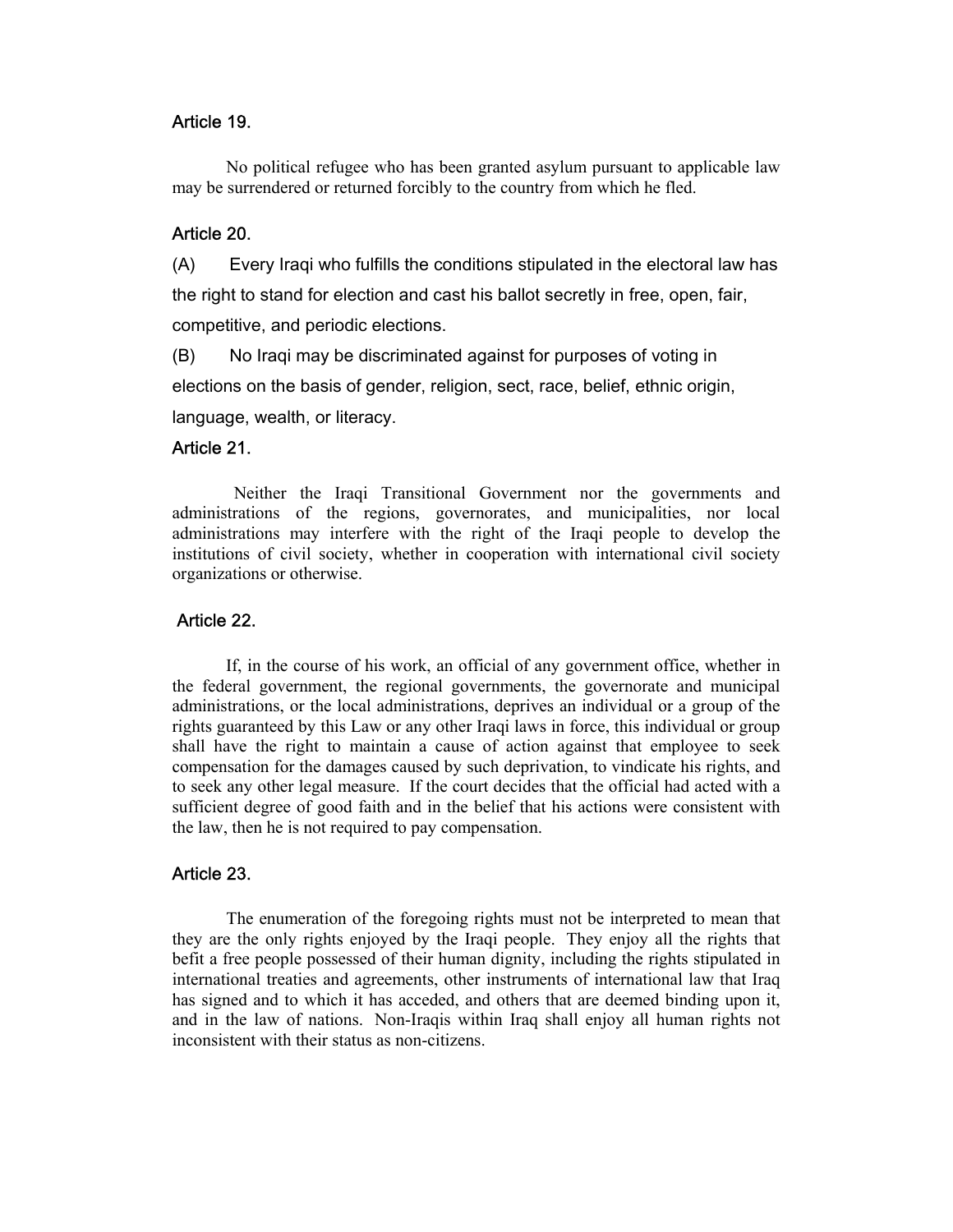# **CHAPTER THREE – THE IRAQI TRANSITIONAL GOVERNMENT**

# Article 24.

(A) The Iraqi Transitional Government, which is also referred to in this Law as the federal government, shall consist of the National Assembly; the Presidency Council; the Council of Ministers, including the Prime Minister; and the judicial authority.

(B) The three authorities, legislative, executive, and judicial, shall be separate and independent of one another.

(C) No official or employee of the Iraqi Transitional Government shall enjoy immunity for criminal acts committed while in office.

# Article 25.

 The Iraqi Transitional Government shall have exclusive competence in the following matters:

(A) Formulating foreign policy and diplomatic representation; negotiating, signing, and ratifying international treaties and agreements; formulating foreign economic and trade policy and sovereign debt policies;

(B) Formulating and executing national security policy, including creating and maintaining armed forces to secure, protect, and guarantee the security of the country's borders and to defend Iraq;

(C) Formulating fiscal policy, issuing currency, regulating customs, regulating commercial policy across regional and governorate boundaries in Iraq, drawing up the national budget of the State, formulating monetary policy, and establishing and administering a central bank;

(D) Regulating weights and measures and formulating a general policy on wages;

(E) Managing the natural resources of Iraq, which belongs to all the people of all the regions and governorates of Iraq, in consultation with the governments of the regions and the administrations of the governorates, and distributing the revenues resulting from their sale through the national budget in an equitable manner proportional to the distribution of population throughout the country, and with due regard for areas that were unjustly deprived of these revenues by the previous regime, for dealing with their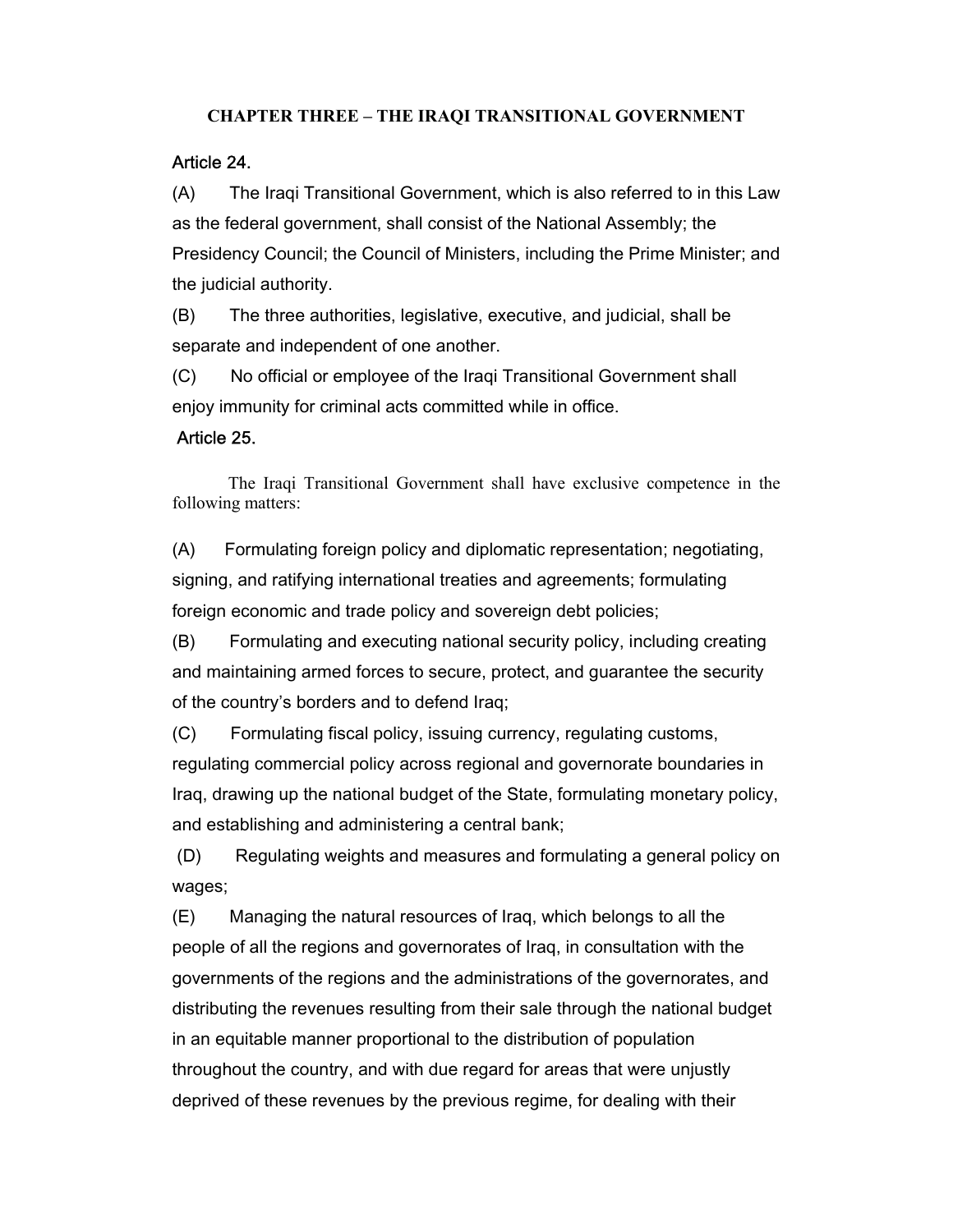situations in a positive way, for their needs, and for the degree of development of the different areas of the country;

- (F) Regulating Iraqi citizenship, immigration, and asylum; and
- (G) Regulating telecommunications policy.

# Article 26.

(A) Except as otherwise provided in this Law, the laws in force in Iraq on 30 June 2004 shall remain in effect unless and until rescinded or amended by the Iraqi Transitional Government in accordance with this Law.

(B) Legislation issued by the federal legislative authority shall supersede any other legislation issued by any other legislative authority in the event that they contradict each other, except as provided in Article 54(B).

(C) The laws, regulations, orders, and directives issued by the Coalition Provisional Authority pursuant to its authority under international law shall remain in force until rescinded or amended by legislation duly enacted and having the force of law.

# Article 27.

(A) The Iraqi Armed Forces shall consist of the active and reserve units, and elements thereof. The purpose of these forces is the defense of Iraq.

(B) Armed forces and militias not under the command structure of the Iraqi Transitional Government are prohibited, except as provided by federal law.

(C) The Iraqi Armed Forces and its personnel, including military personnel working in the Ministry of Defense or any offices or organizations subordinate to it, may not stand for election to political office, campaign for candidates, or participate in other activities forbidden by Ministry of Defense regulations. This ban encompasses the activities of the personnel mentioned above acting in their personal or official capacities. Nothing in this Article shall infringe upon the right of these personnel to vote in elections.

(D) The Iraqi Intelligence Service shall collect information, assess threats to national security, and advise the Iraqi government. This Service shall be under civilian control, shall be subject to legislative oversight, and shall operate pursuant to law and in accordance with recognized principles of human rights.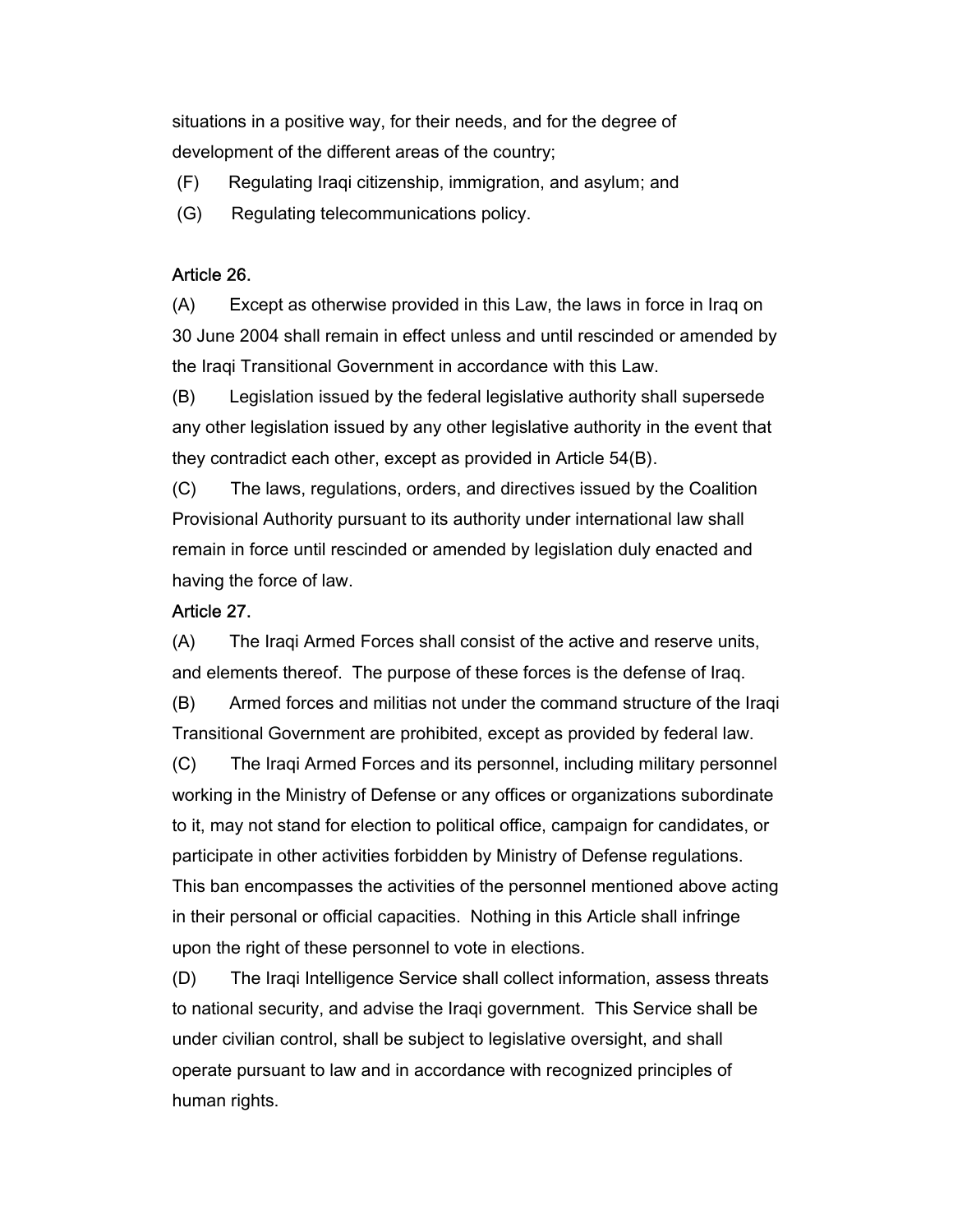(E) The Iraqi Transitional Government shall respect and implement Iraq's international obligations regarding the non-proliferation, non-development, non-production, and non-use of nuclear, chemical, and biological weapons, and associated equipment, materiel, technologies, and delivery systems for use in the development, manufacture, production, and use of such weapons.

# Article 28.

(A) Members of the National Assembly; the Presidency Council; the Council of Ministers, including the Prime Minister; and judges and justices of the courts may not be appointed to any other position in or out of government. Any member of the National Assembly who becomes a member of the Presidency Council or Council of Ministers shall be deemed to have resigned his membership in the National Assembly.

(B) In no event may a member of the armed forces be a member of the National Assembly, minister, Prime Minister, or member of the Presidency Council unless the individual has resigned his commission or rank, or retired from duty at least eighteen months prior to serving.

# Article 29.

 Upon the assumption of full authority by the Iraqi Interim Government in accordance with Article  $2(B)(1)$ , above, the Coalition Provisional Authority shall be dissolved and the work of the Governing Council shall come to an end.

# **CHAPTER FOUR – THE TRANSITIONAL LEGISLATIVE AUTHORITY**

# Article 30.

(A) During the transitional period, the State of Iraq shall have a legislative authority known as the National Assembly. Its principal mission shall be to legislate and exercise oversight over the work of the executive authority.

(B) Laws shall be issued in the name of the people of Iraq. Laws, regulations, and directives related to them shall be published in the official gazette and shall take effect as of the date of their publication, unless they stipulate otherwise.

(C) The National Assembly shall be elected in accordance with an electoral law and a political parties law. The electoral law shall aim to achieve the goal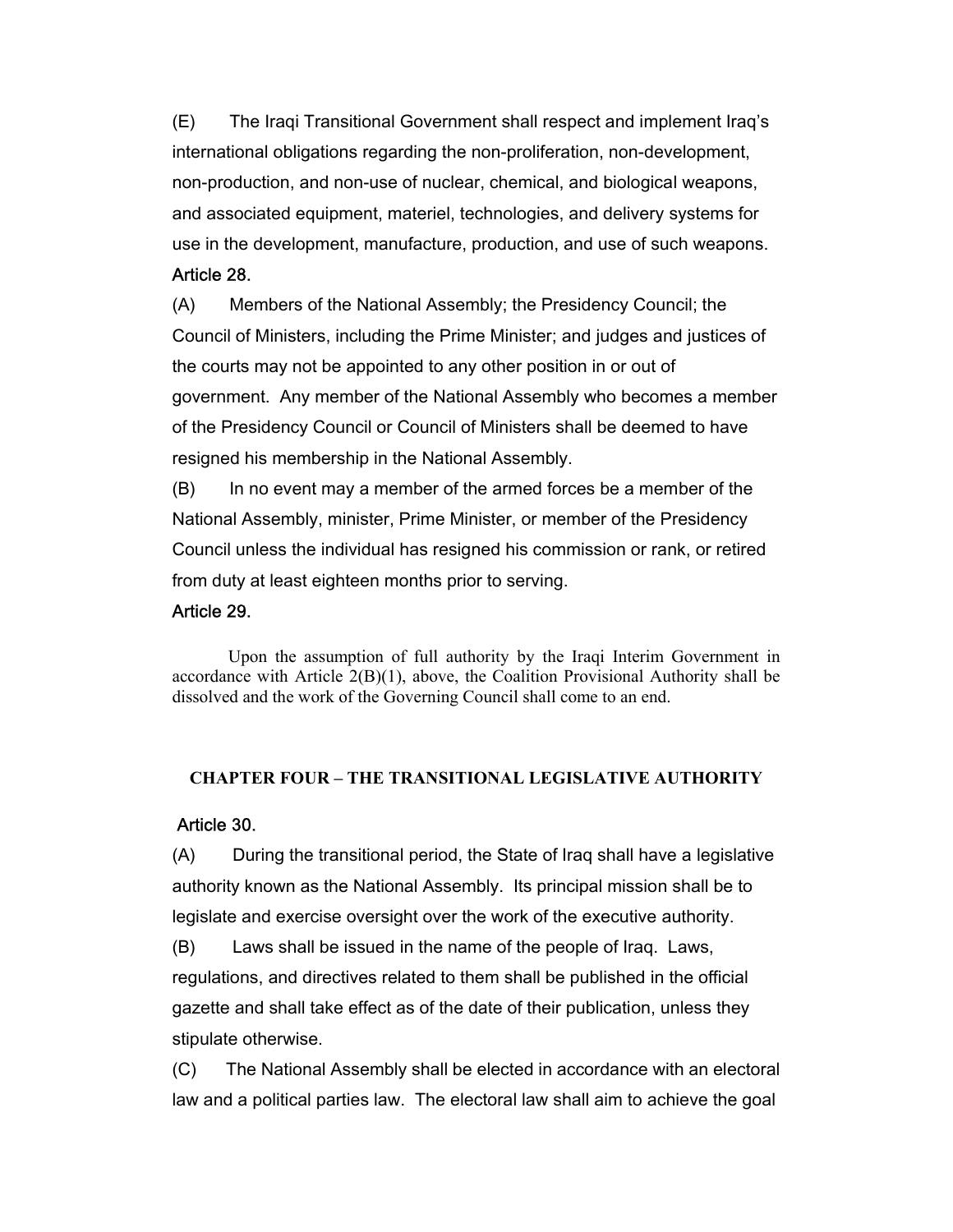of having women constitute no less than one-quarter of the members of the National Assembly and of having fair representation for all communities in Iraq, including the Turcomans, ChaldoAssyrians, and others.

(D) Elections for the National Assembly shall take place by 31 December 2004 if possible, and in any case no later than by 31 January 2005.

# Article 31.

(A) The National Assembly shall consist of 275 members. It shall enact a law dealing with the replacement of its members in the event of resignation, removal, or death.

(B) A nominee to the National Assembly must fulfill the following conditions:

- (1) He shall be an Iraqi no less than 30 years of age.
- (2) He shall not have been a member of the dissolved Ba'ath Party with the rank of Division Member or higher, unless exempted pursuant to the applicable legal rules.
- (3) If he was once a member of the dissolved Ba'ath Party with the rank of Full Member, he shall be required to sign a document renouncing the Ba'ath Party and disavowing all of his past links with it before becoming eligible to be a candidate, as well as to swear that he no longer has any dealings or connection with Ba'ath Party organizations. If it is established in court that he lied or fabricated on this score, he shall lose his seat in the National Assembly.
- (4) He shall not have been a member of the former agencies of repression and shall not have contributed to or participated in the persecution of citizens.
- (5) He shall not have enriched himself in an illegitimate manner at the expense of the homeland and public finance.
- (6) He shall not have been convicted of a crime involving moral turpitude and shall have a good reputation.
- (7) He shall have at least a secondary school diploma, or equivalent
- (8) He shall not be a member of the armed forces at the time of his nomination.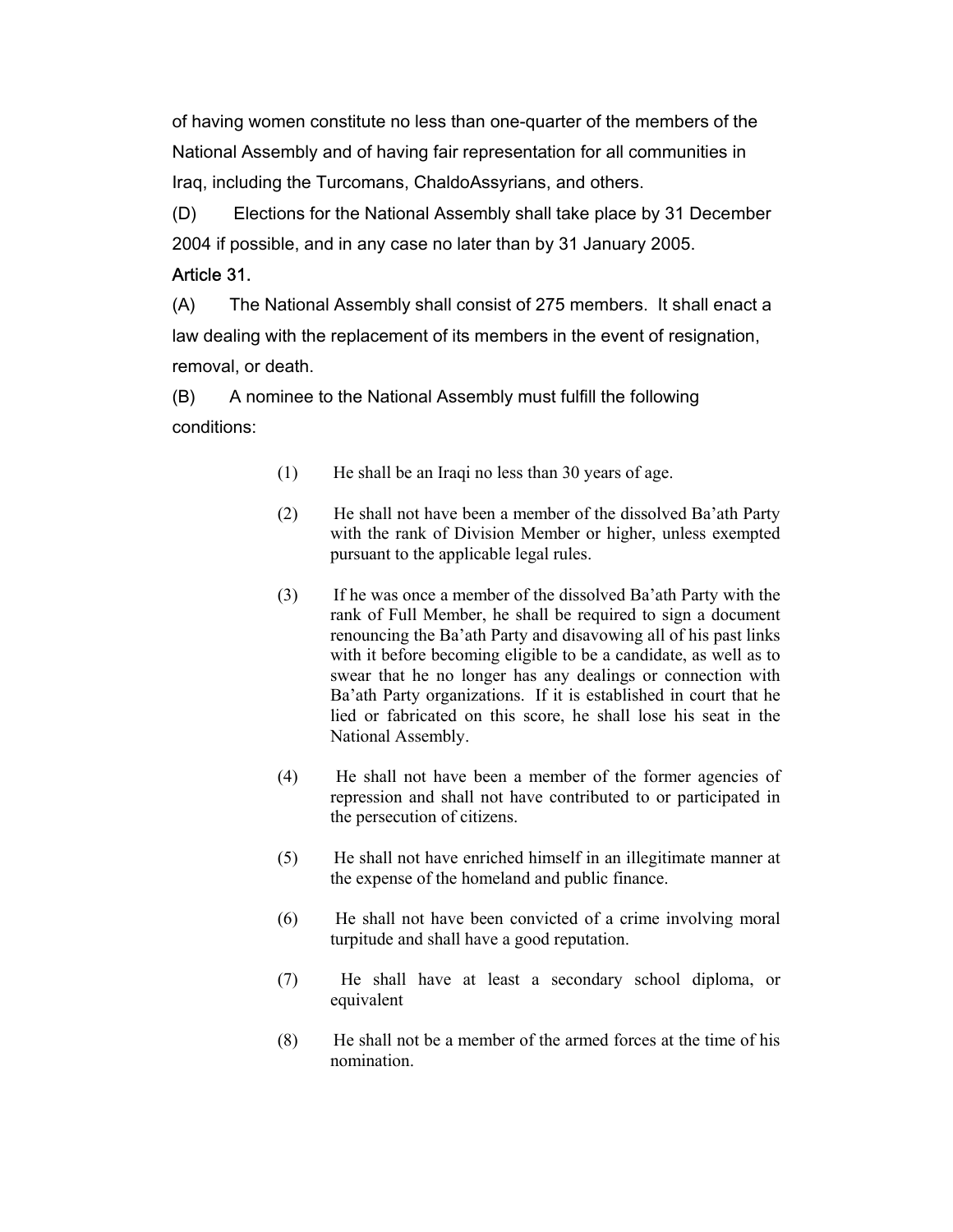#### Article 32.

(A) The National Assembly shall draw up its own internal procedures, and it shall sit in public session unless circumstances require otherwise, consistent with its internal procedures. The first session of the Assembly shall be chaired by its oldest member.

(B) The National Assembly shall elect, from its own members, a president and two deputy presidents of the National Assembly. The president of the National Assembly shall be the individual who receives the greatest number of votes for that office; the first deputy president the next highest; and the second deputy president the next. The president of the National Assembly may vote on an issue, but may not participate in the debates, unless he temporarily steps out of the chair immediately prior to addressing the issue. (C) A bill shall not be voted upon by the National Assembly unless it has been read twice at a regular session of the Assembly, on condition that at least two days intervene between the two readings, and after the bill has been

placed on the agenda of the session at least four days prior to the vote.

#### Article 33.

(A) Meetings of the National Assembly shall be public, and transcripts of its meetings shall be recorded and published. The vote of every member of the National Assembly shall be recorded and made public. Decisions in the National Assembly shall be taken by simple majority unless this Law stipulates otherwise.

(B) The National Assembly must examine bills proposed by the Council of Ministers, including budget bills.

(C) Only the Council of Ministers shall have the right to present a proposed national budget. The National Assembly has the right to reallocate proposed spending and to reduce the total amounts in the general budget. It also has the right to propose an increase in the overall amount of expenditures to the Council of Ministers if necessary.

(D) Members of the National Assembly shall have the right to propose bills, consistent with the internal procedures that drawn up by the Assembly.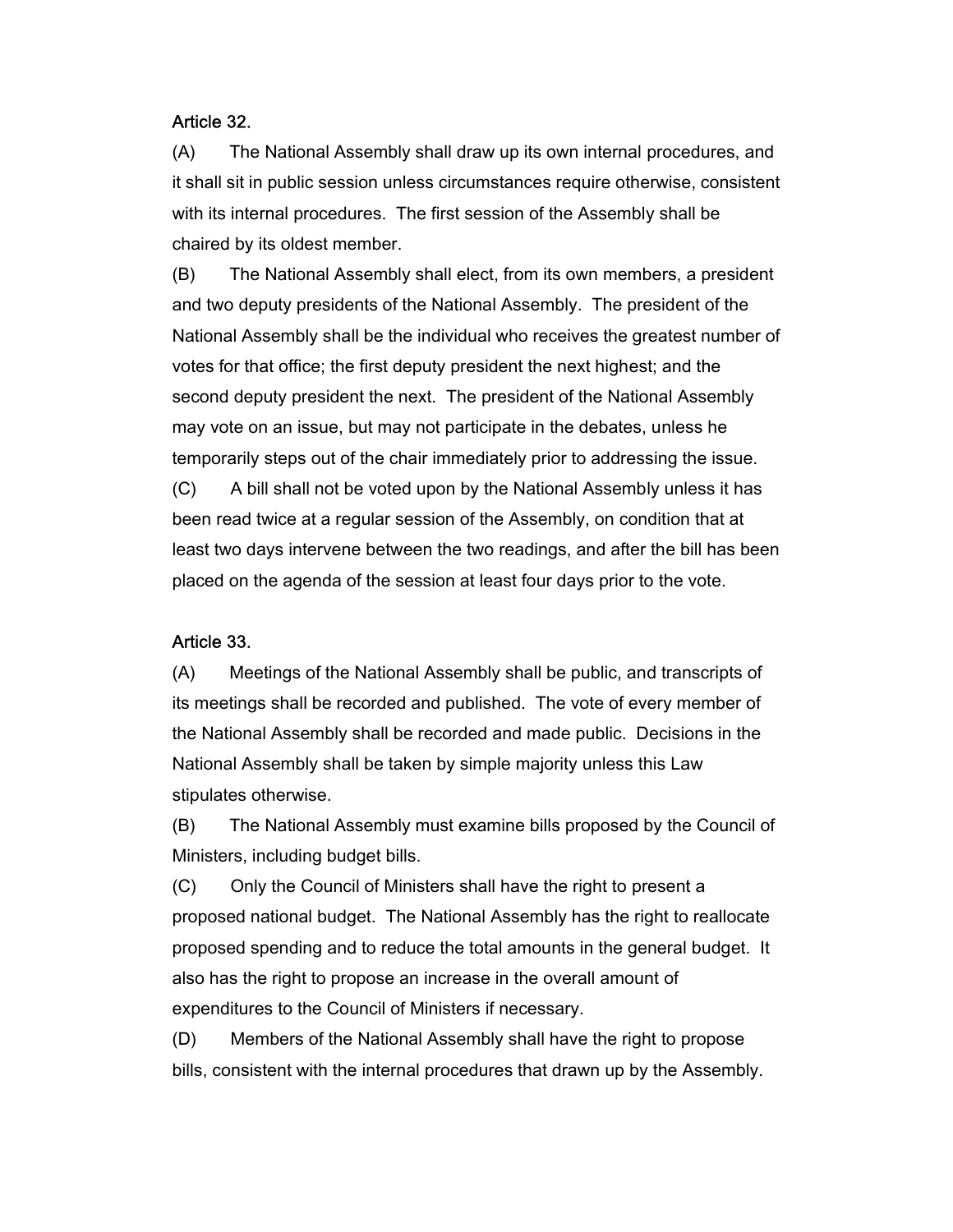(E) The Iraqi Armed Forces may not be dispatched outside Iraq even for the purpose of defending against foreign aggression except with the approval of the National Assembly and upon the request of the Presidency Council.

(F) Only the National Assembly shall have the power to ratify international treaties and agreements.

(G) The oversight function performed by the National Assembly and its committees shall include the right of interpellation of executive officials, including members of the Presidency Council, the Council of Ministers, including the Prime Minister, and any less senior official of the executive authority. This shall encompass the right to investigate, request information, and issue subpoenas for persons to appear before them.

### Article 34.

 Each member of the National Assembly shall enjoy immunity for statements made while the Assembly is in session, and the member may not be sued before the courts for such. A member may not be placed under arrest during a session of the National Assembly, unless the member is accused of a crime and the National Assembly agrees to lift his immunity or if he is caught *in flagrante delicto* in the commission of a felony.

#### **CHAPTER FIVE – THE TRANSITIONAL EXECUTIVE AUTHORITY**

# Article 35.

 The executive authority during the transitional period shall consist of the Presidency Council, the Council of Ministers, and its presiding Prime Minister.

#### Article 36.

(A) The National Assembly shall elect a President of the State and two Deputies. They shall form the Presidency Council, the function of which will be to represent the sovereignty of Iraq and oversee the higher affairs of the country. The election of the Presidency Council shall take place on the basis of a single list and by a two-thirds majority of the members' votes. The National Assembly has the power to remove any member of the Presidency Council of the State for incompetence or lack of integrity by a three-fourths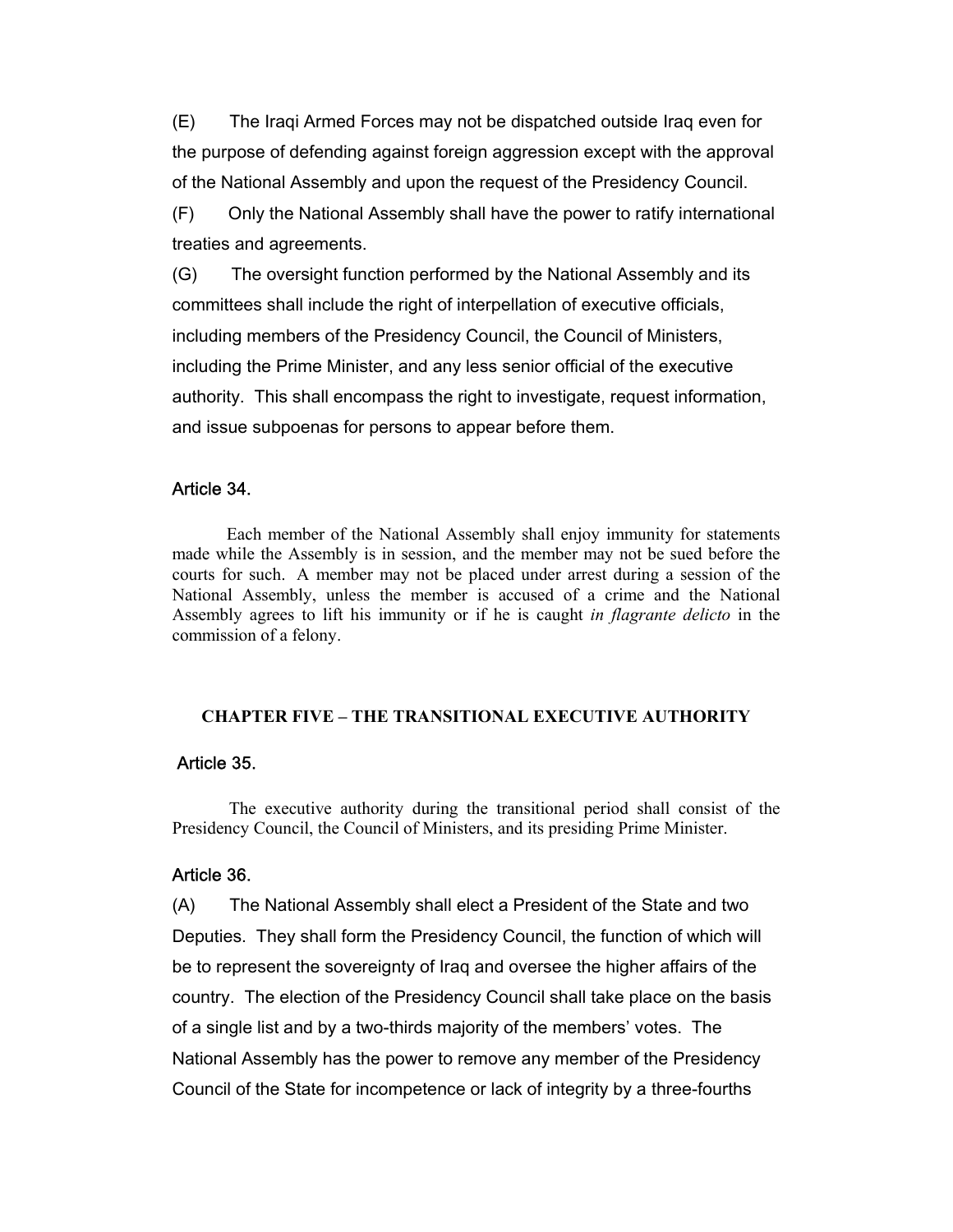majority of its members' votes. In the event of a vacancy in the Presidency Council, the National Assembly shall, by a vote of two-thirds of its members, elect a replacement to fill the vacancy.

(B) It is a prerequisite for a member of the Presidency Council to fulfill the same conditions as the members of the National Assembly, with the following observations:

- (1) He must be at least forty years of age.
- (2) He must possess a good reputation, integrity, and rectitude.
- (3) If he was a member of the dissolved Ba'ath Party, he must have left the dissolved Party at least ten years before its fall.
- (4) He must not have participated in repressing the *intifada* of 1991 or the Anfal campaign and must not have committed a crime against the Iraqi people.

(C) The Presidency Council shall take its decisions unanimously, and its members may not deputize others as proxies.

# Article 37.

 The Presidency Council may veto any legislation passed by the National Assembly, on condition that this be done within fifteen days after the Presidency Council is notified by the president of the National Assembly of the passage of such legislation. In the event of a veto, the legislation shall be returned to the National Assembly, which has the right to pass the legislation again by a two-thirds majority not subject to veto within a period not to exceed thirty days.

# Article 38.

(A) The Presidency Council shall name a Prime Minister unanimously, as well as the members of the Council of Ministers upon the recommendation of the Prime Minister. The Prime Minister and Council of Ministers shall then seek to obtain a vote of confidence by simple majority from the National Assembly prior to commencing their work as a government. The Presidency Council must agree on a candidate for the post of Prime Minister within two weeks. In the event that it fails to do so, the responsibility of naming the Prime Minister reverts to the National Assembly. In that event, the National Assembly must confirm the nomination by a two-thirds majority. If the Prime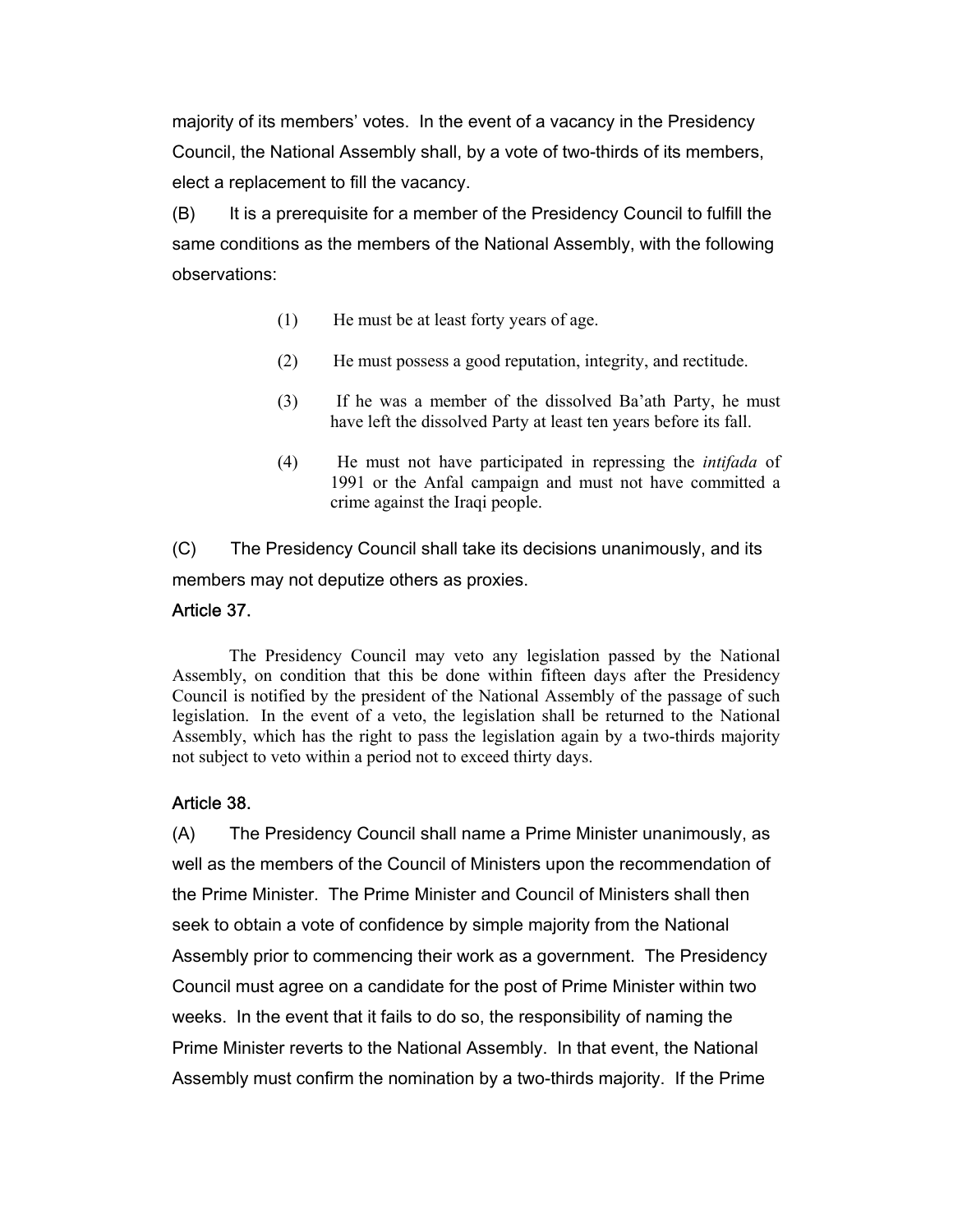Minister is unable to nominate his Council of Ministers within one month, the Presidency Council shall name another Prime Minister.

(B) The qualifications for Prime Minister must be the same as for the members of the Presidency Council except that his age must not be less than 35 years upon his taking office.

# Article 39.

(A) The Council of Ministers shall, with the approval of the Presidency Council, appoint representatives to negotiate the conclusion of international treaties and agreements. The Presidency Council shall recommend passage of a law by the National Assembly to ratify such treaties and agreements.

(B) The Presidency Council shall carry out the function of commander-inchief of the Iraqi Armed Forces only for ceremonial and protocol purposes. It shall have no command authority. It shall have the right to be briefed, to inquire, and to advise. Operationally, national command authority on military matters shall flow from the Prime Minister to the Minister of Defense to the military chain of command of the Iraqi Armed Forces.

(C) The Presidency Council shall, as more fully set forth in Chapter Six, below, appoint, upon recommendation of the Higher Juridical Council, the Presiding Judge and members of the Federal Supreme Court.

 (D) The Council of Ministers shall appoint the Director-General of the Iraqi National Intelligence Service, as well as officers of the Iraqi Armed Forces at the rank of general or above. Such appointments shall be subject to confirmation by the National Assembly by simple majority of those of its members present.

# Article 40.

(A) The Prime Minister and the ministers shall be responsible before the National Assembly, and this Assembly shall have the right to withdraw its confidence either in the Prime Minister or in the ministers collectively or individually. In the event that confidence in the Prime Minister is withdrawn, the entire Council of Ministers shall be dissolved, and Article 40(B), below, shall become operative.

(B) In the event of a vote of no confidence with respect to the entire Council of Ministers, the Prime Minister and Council of Ministers shall remain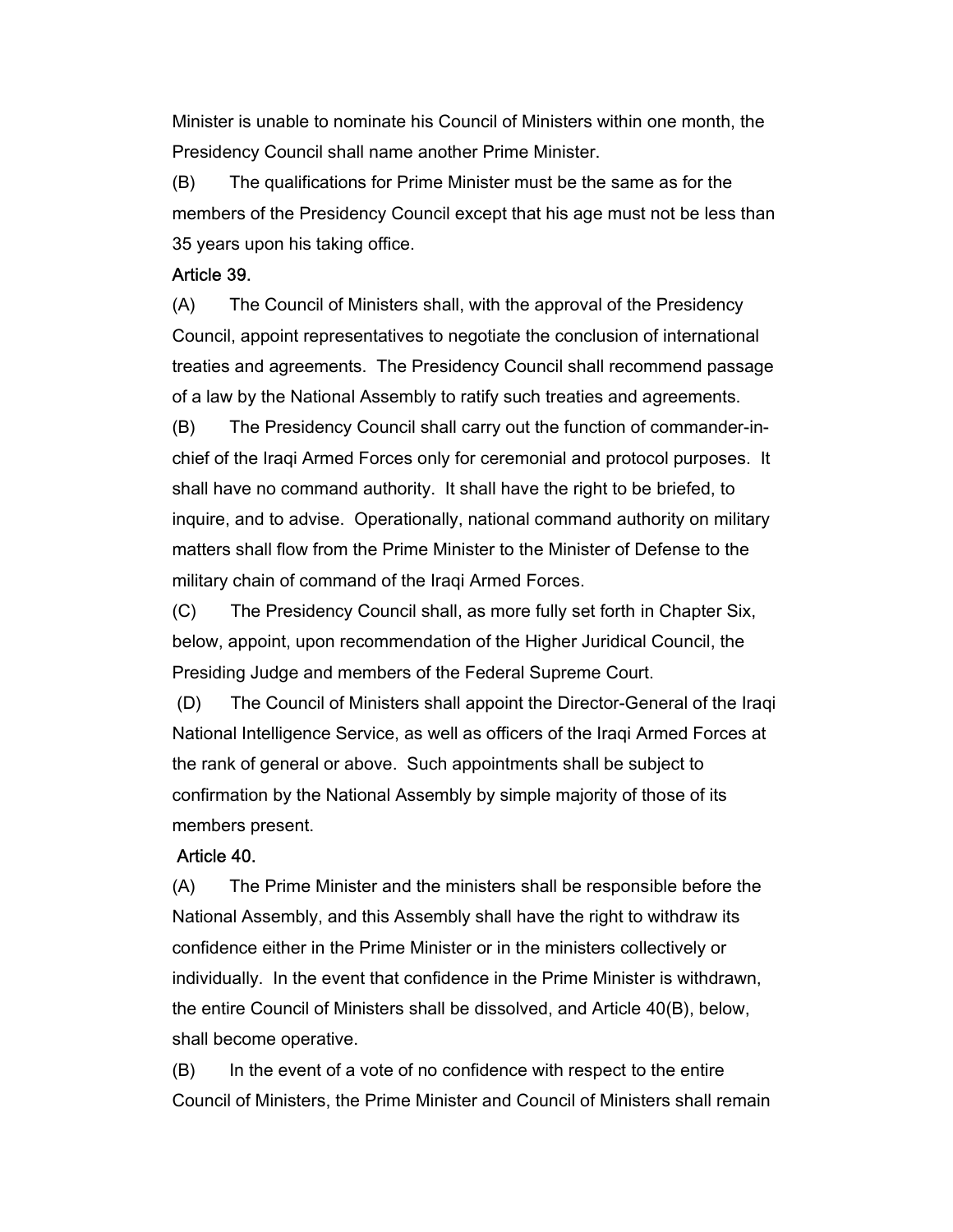in office to carry out their functions for a period not to exceed thirty days, until the formation of a new Council of Ministers, consistent with Article 38, above. Article 41.

 The Prime Minister shall have day-to-day responsibility for the management of the government, and he may dismiss ministers with the approval of an simple majority of the National Assembly. The Presidency Council may, upon the recommendation of the Commission on Public Integrity after the exercise of due process, dismiss the Prime Minister or the ministers.

# Article 42.

 The Council of Ministers shall draw up rules of procedure for its work and issue the regulations and directives necessary to enforce the laws. It also has the right to propose bills to the National Assembly. Each ministry has the right, within its competence, to nominate deputy ministers, ambassadors, and other employees of special grade. After the Council of Ministers approves these nominations, they shall be submitted to the Presidency Council for ratification. All decisions of the Council of Ministers shall be taken by simple majority of those of its members present.

### **CHAPTER SIX – THE FEDERAL JUDICIAL AUTHORITY**

### Article 43.

(A) The judiciary is independent, and it shall in no way be administered by the executive authority, including the Ministry of Justice. The judiciary shall enjoy exclusive competence to determine the innocence or guilt of the accused pursuant to law, without interference from the legislative or executive authorities.

(B) All judges sitting in their respective courts as of 1 July 2004 will continue in office thereafter, unless removed from office pursuant to this Law.

(C) The National Assembly shall establish an independent and adequate budget for the judiciary.

(D) Federal courts shall adjudicate matters that arise from the application of federal laws. The establishment of these courts shall be within the exclusive competence of the federal government. The establishment of these courts in the regions shall be in consultation with the presidents of the judicial councils in the regions, and priority in appointing or transferring judges to these courts shall be given to judges resident in the region.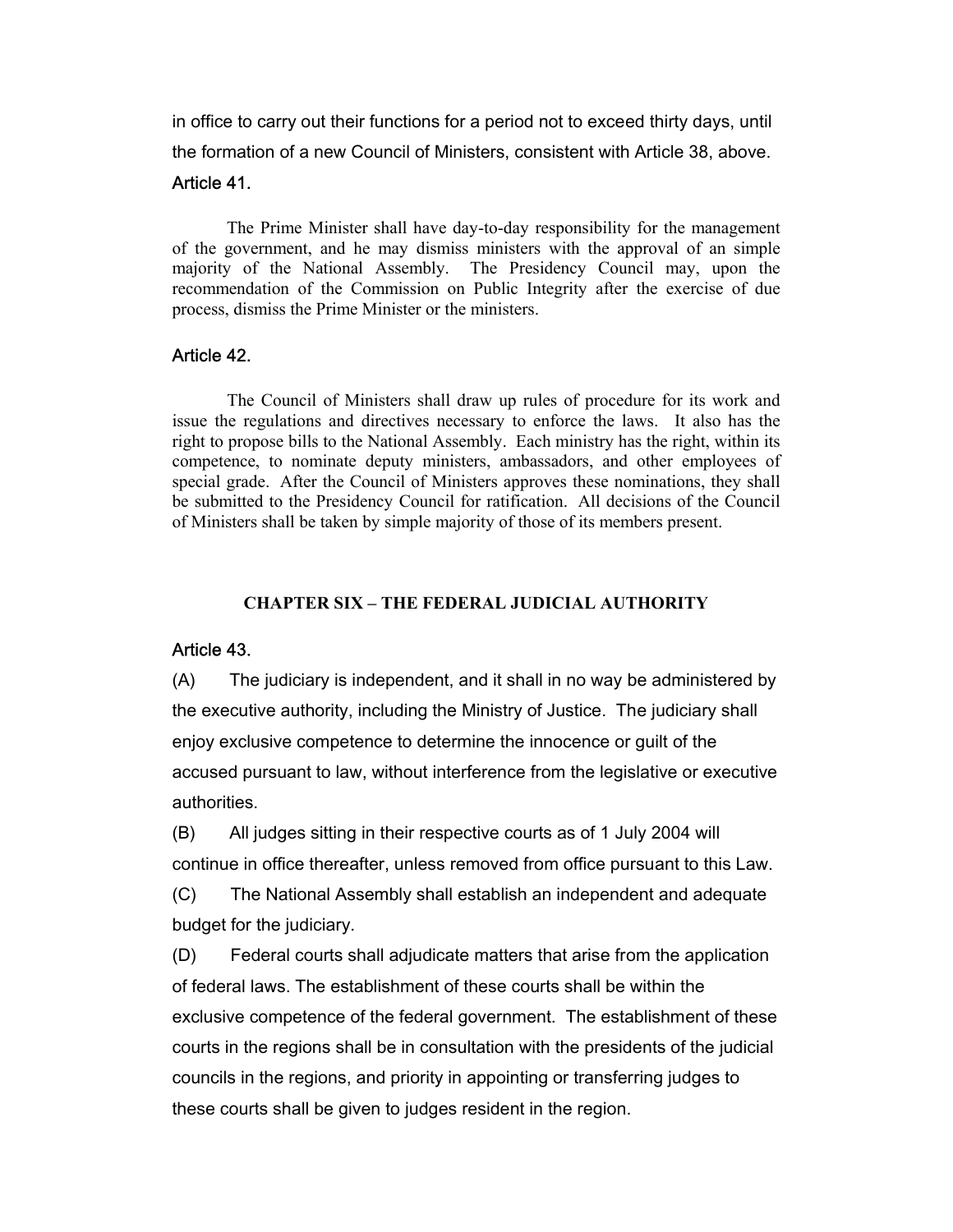# **Article 44.**

(A) A court called the Federal Supreme Court shall be constituted by law in Iraq.

(B) The jurisdiction of the Federal Supreme Court shall be as follows:

- (1) Original and exclusive jurisdiction in legal proceedings between the Iraqi Transitional Government and the regional governments, governorate and municipal administrations, and local administrations.
- (2) Original and exclusive jurisdiction, on the basis of a complaint from a claimant or a referral from another court, to review claims that a law, regulation, or directive issued by the federal or regional governments, the governorate or municipal administrations, or local administrations is inconsistent with this Law.
- (3) Ordinary appellate jurisdiction of the Federal Supreme Court shall be defined by federal law.

(C) Should the Federal Supreme Court rule that a challenged law, regulation, directive, or measure is inconsistent with this Law, it shall be deemed null and void.

(D) The Federal Supreme Court shall create and publish regulations regarding the procedures required to bring claims and to permit attorneys to practice before it. It shall take its decisions by simple majority, except decisions with regard to the proceedings stipulated in Article 44(B)(1), which must be by a two-thirds majority. Decisions shall be binding. The Court shall have full powers to enforce its decisions, including the power to issue citations for contempt of court and the measures that flow from this.

(E) The Federal Supreme Court shall consist of nine members. The Higher Juridical Council shall, in consultation with the regional judicial councils, initially nominate no less than eighteen and up to twenty-seven individuals to fill the initial vacancies in the aforementioned Court. It will follow the same procedure thereafter, nominating three members for each subsequent vacancy that occurs by reason of death, resignation, or removal. The Presidency Council shall appoint the members of this Court and name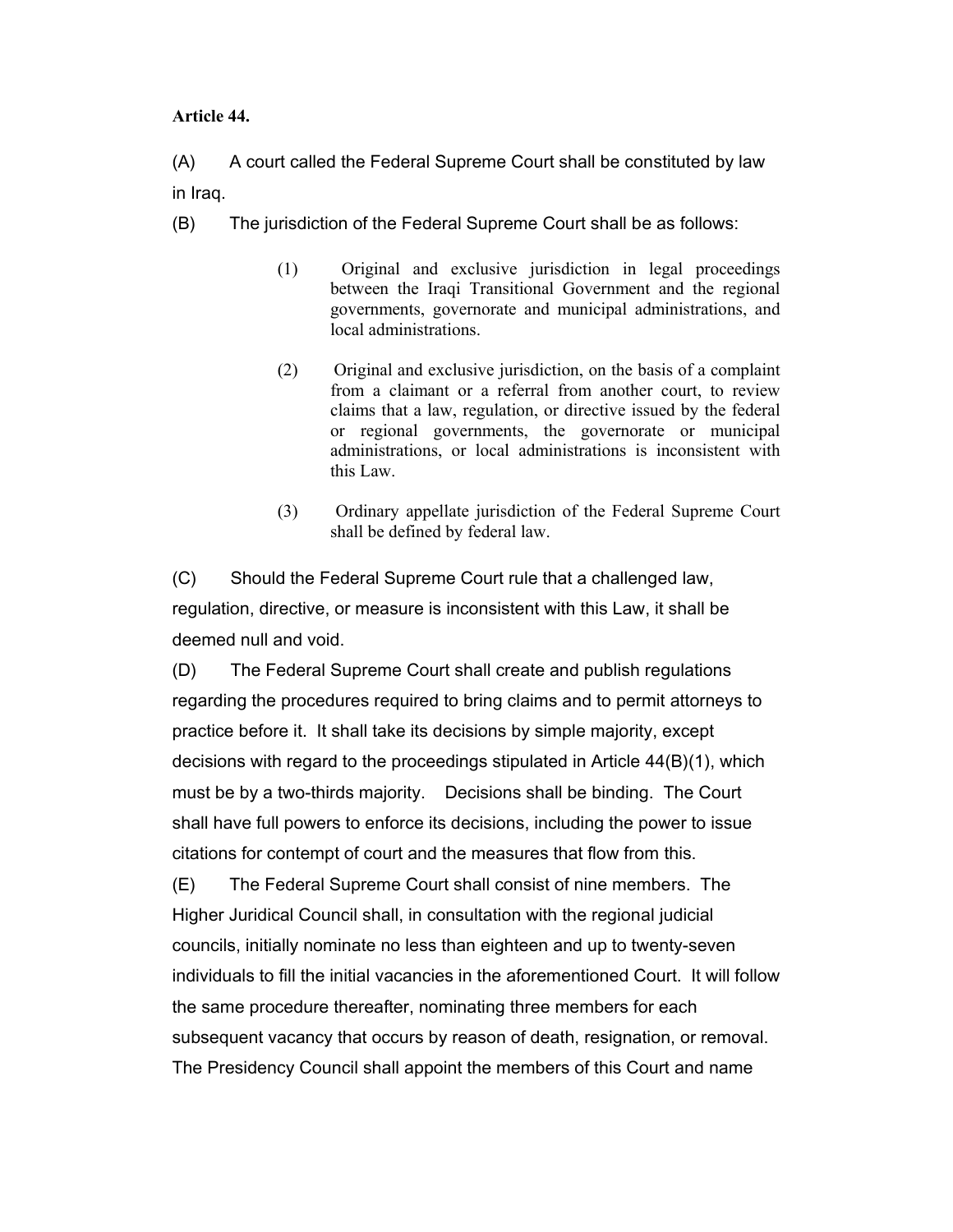one of them as its Presiding Judge. In the event an appointment is rejected, the Higher Juridical Council shall nominate a new group of three candidates. Article 45.

 A Higher Juridical Council shall be established and assume the role of the Council of Judges. The Higher Juridical Council shall supervise the federal judiciary and shall administer its budget. This Council shall be composed of the Presiding Judge of the Federal Supreme Court, the presiding judge and deputy presiding judges of the federal Court of Cassation, the presiding judges of the federal Courts of Appeal, and the presiding judge and two deputy presiding judges of each regional court of cassation. The Presiding Judge of the Federal Supreme Court shall preside over the Higher Juridical Council. In his absence, the presiding judge of the federal Court of Cassation shall preside over the Council.

# Article 46.

(A) The federal judicial branch shall include existing courts outside the Kurdistan region, including courts of first instance; the Central Criminal Court of Iraq; Courts of Appeal; and the Court of Cassation, which shall be the court of last resort except as provided in Article 44 of this Law. Additional federal courts may be established by law. The appointment of judges for these courts shall be made by the Higher Juridical Council. This Law preserves the qualifications necessary for the appointment of judges, as defined by law.

(B) The decisions of regional and local courts, including the courts of the Kurdistan region, shall be final, but shall be subject to review by the federal judiciary if they conflict with this Law or any federal law. Procedures for such review shall be defined by law.

# Article 47.

 No judge or member of the Higher Juridical Council may be removed unless he is convicted of a crime involving moral turpitude or corruption or suffers permanent incapacity. Removal shall be on the recommendation of the Higher Juridical Council, by a decision of the Council of Ministers, and with the approval of the Presidency Council. Removal shall be executed immediately after issuance of this approval. A judge who has been accused of such a crime as cited above shall be suspended from his work in the judiciary until such time as the case arising from what is cited in this Article is adjudicated. No judge may have his salary reduced or suspended for any reason during his period of service.

# **CHAPTER SEVEN – THE SPECIAL TRIBUNAL AND NATIONAL COMMISSIONS**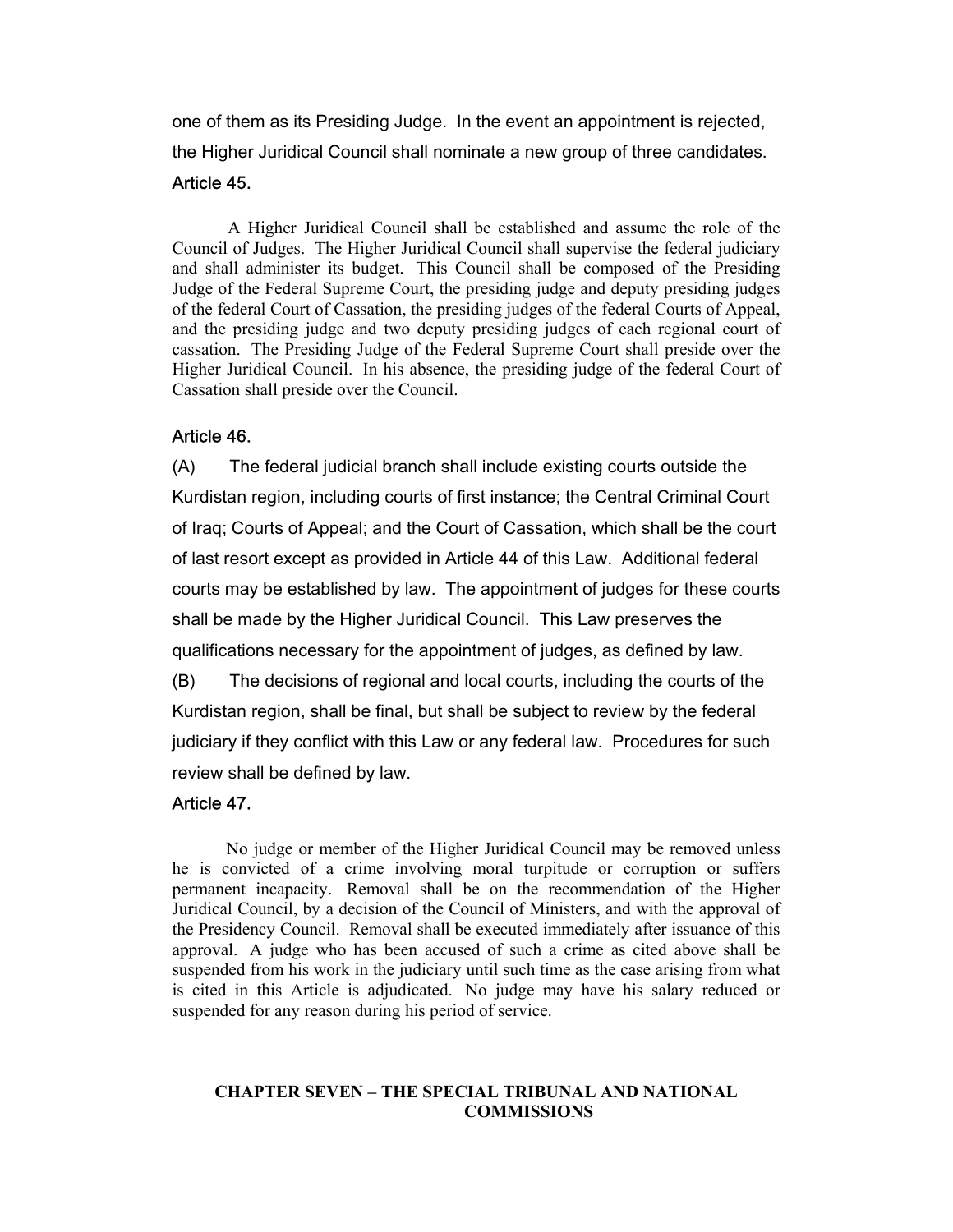### Article 48.

(A) The statute establishing the Iraqi Special Tribunal issued on 10 December 2003 is confirmed. That statute exclusively defines its jurisdiction and procedures, notwithstanding the provisions of this Law.

(B) No other court shall have jurisdiction to examine cases within the competence of the Iraqi Special Tribunal, except to the extent provided by its founding statute.

(C) The judges of the Iraqi Special Tribunal shall be appointed in accordance with the provisions of its founding statute.

# Article 49.

(A) The establishment of national commissions such as the Commission on Public Integrity, the Iraqi Property Claims Commission, and the Higher National De-Ba'athification Commission is confirmed, as is the establishment of commissions formed after this Law has gone into effect. The members of these national commissions shall continue to serve after this Law has gone into effect, taking into account the contents of Article 51, below.

(B) The method of appointment to the national commissions shall be in accordance with law.

# Article 50.

 The Iraqi Transitional Government shall establish a National Commission for Human Rights for the purpose of executing the commitments relative to the rights set forth in this Law and to examine complaints pertaining to violations of human rights. The Commission shall be established in accordance with the Paris Principles issued by the United Nations on the responsibilities of national institutions. This Commission shall include an Office of the Ombudsman to inquire into complaints. This office shall have the power to investigate, on its own initiative or on the basis of a complaint submitted to it, any allegation that the conduct of the governmental authorities is arbitrary or contrary to law.

### Article 51.

 No member of the Iraqi Special Tribunal or of any commission established by the federal government may be employed in any other capacity in or out of government. This prohibition is valid without limitation, whether it be within the executive, legislative, or judicial authority of the Iraqi Transitional Government. Members of the Special Tribunal may, however, suspend their employment in other agencies while they serve on the aforementioned Tribunal.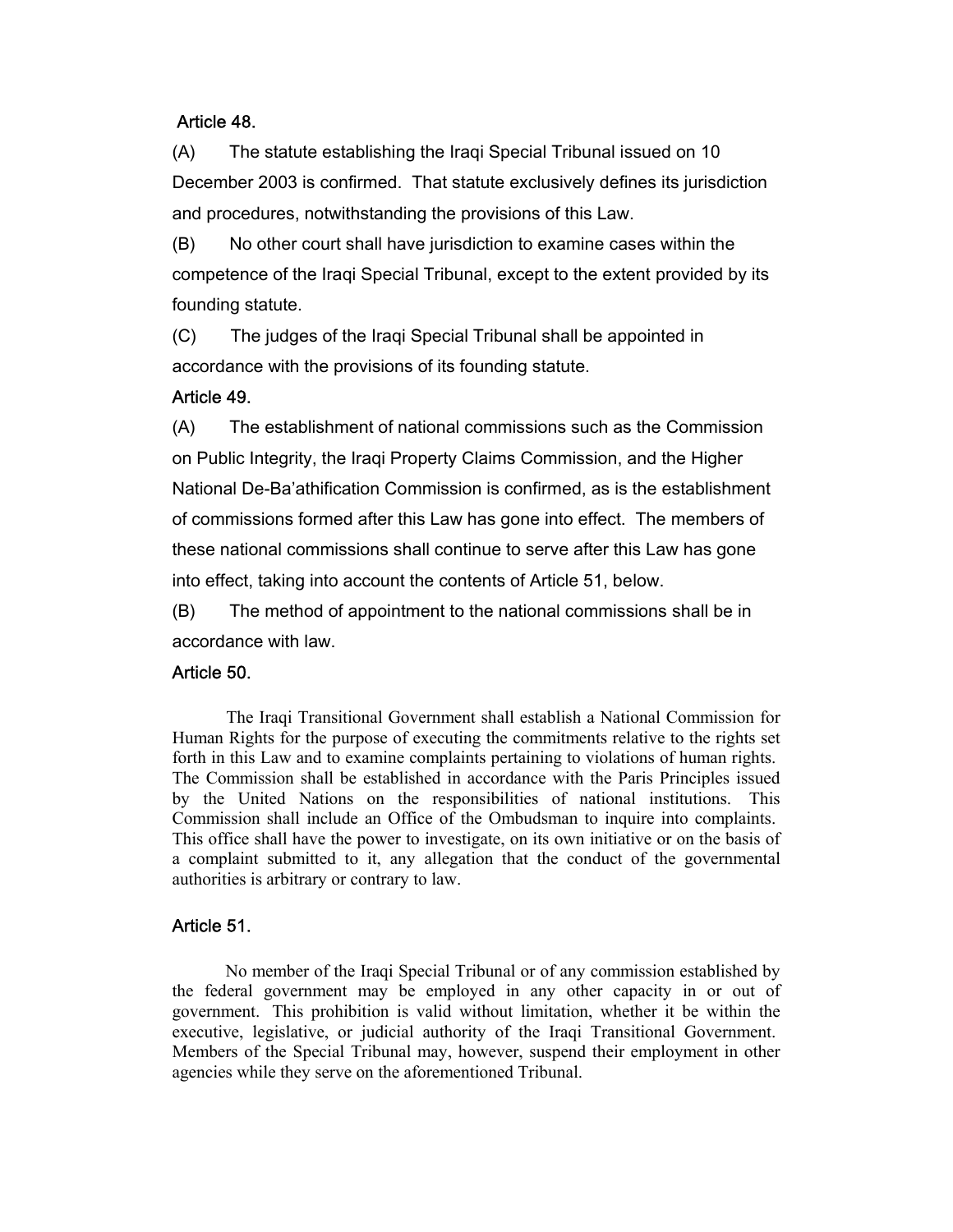# **CHAPTER EIGHT – REGIONS, GOVERNORATES, AND MUNICIPALITIES**

# Article 52.

 The design of the federal system in Iraq shall be established in such a way as to prevent the concentration of power in the federal government that allowed the continuation of decades of tyranny and oppression under the previous regime. This system shall encourage the exercise of local authority by local officials in every region and governorate, thereby creating a united Iraq in which every citizen actively participates in governmental affairs, secure in his rights and free of domination.

# Article 53.

(A) The Kurdistan Regional Government is recognized as the official government of the territories that were administered by the that government on 19 March 2003 in the governorates of Dohuk, Arbil, Sulaimaniya, Kirkuk, Diyala and Neneveh. The term "Kurdistan Regional Government" shall refer to the Kurdistan National Assembly, the Kurdistan Council of Ministers, and the regional judicial authority in the Kurdistan region.

(B) The boundaries of the eighteen governorates shall remain without change during the transitional period.

(C) Any group of no more than three governorates outside the Kurdistan region, with the exception of Baghdad and Kirkuk, shall have the right to form regions from amongst themselves. The mechanisms for forming such regions may be proposed by the Iraqi Interim Government, and shall be presented and considered by the elected National Assembly for enactment into law. In addition to being approved by the National Assembly, any legislation proposing the formation of a particular region must be approved in a referendum of the people of the relevant governorates.

(D) This Law shall guarantee the administrative, cultural, and political rights of the Turcomans, ChaldoAssyrians, and all other citizens.

#### Article 54.

(A) The Kurdistan Regional Government shall continue to perform its current functions throughout the transitional period, except with regard to those issues which fall within the exclusive competence of the federal government as specified in this Law. Financing for these functions shall come from the federal government, consistent with current practice and in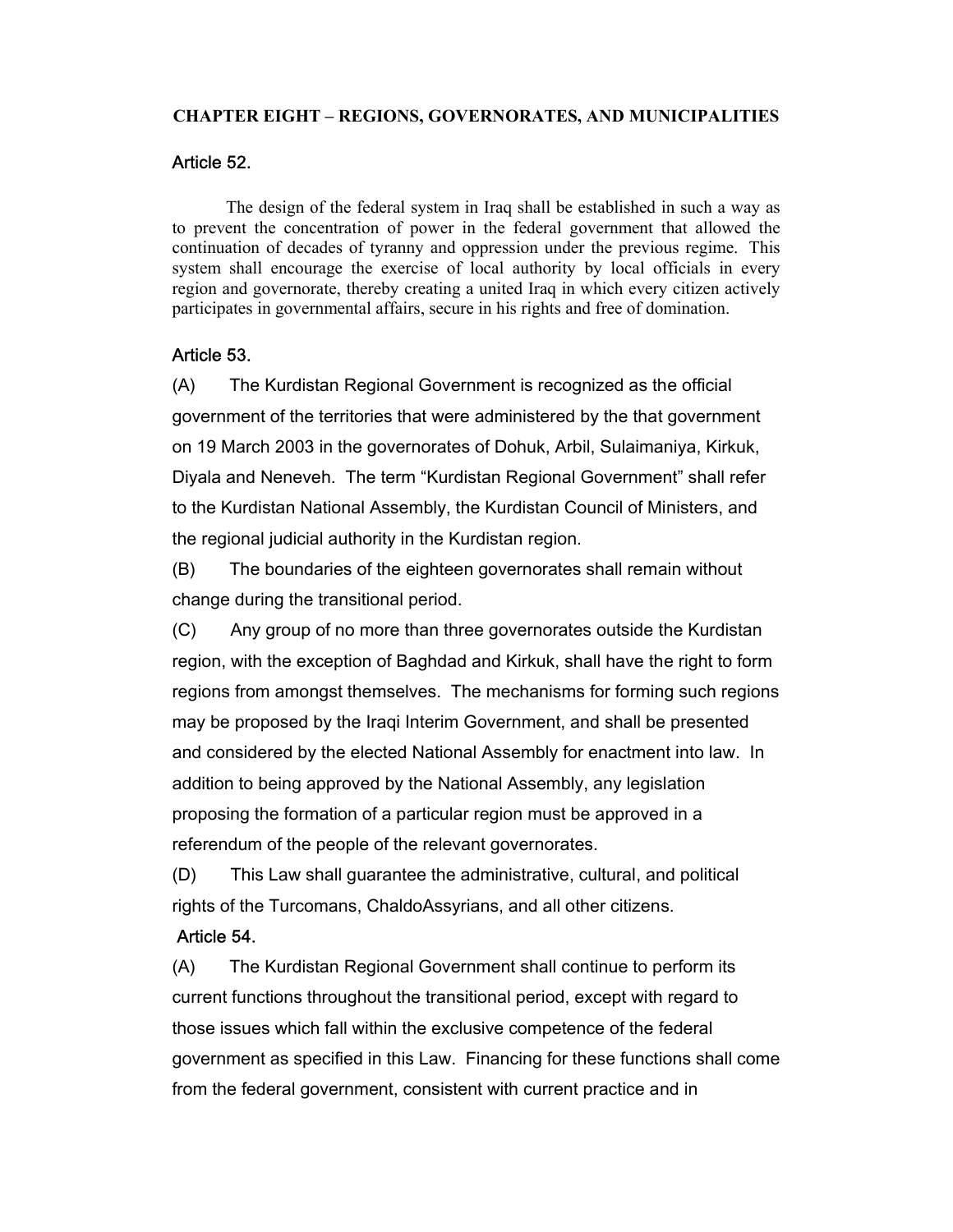accordance with Article 25(E) of this Law. The Kurdistan Regional Government shall retain regional control over police forces and internal security, and it will have the right to impose taxes and fees within the Kurdistan region.

(B) With regard to the application of federal laws in the Kurdistan region, the Kurdistan National Assembly shall be permitted to amend the application of any such law within the Kurdistan region, but only to the extent that this relates to matters that are not within the provisions of Articles 25 and 43(D) of this Law and that fall within the exclusive competence of the federal government.

#### **Article 55.**

(A) Each governorate shall have the right to form a Governorate Council, name a Governor, and form municipal and local councils. No member of any regional government, governor, or member of any governorate, municipal, or local council may be dismissed by the federal government or any official thereof, except upon conviction of a crime by a court of competent jurisdiction as provided by law. No regional government may dismiss a Governor or member or members of any governorate, municipal, or local council. No Governor or member of any Governorate, municipal, or local council shall be subject to the control of the federal government except to the extent that the matter relates to the competences set forth in Article 25 and 43(D), above.

(B) Each Governor and member of each Governorate Council who holds office as of 1 July 2004, in accordance with the law on local government that shall be issued, shall remain in place until such time as free, direct, and full elections, conducted pursuant to law, are held, or, unless, prior to that time, he voluntarily gives up his position, is removed upon his conviction for a crime involving moral turpitude or related to corruption, or upon being stricken with permanent incapacity, or is dismissed in accordance with the law cited above. When a governor, mayor, or member of a council is dismissed, the relevant council may receive applications from any eligible resident of the governorate to fill the position. Eligibility requirements shall be the same as those set forth in Article 31 for membership in the National Assembly. The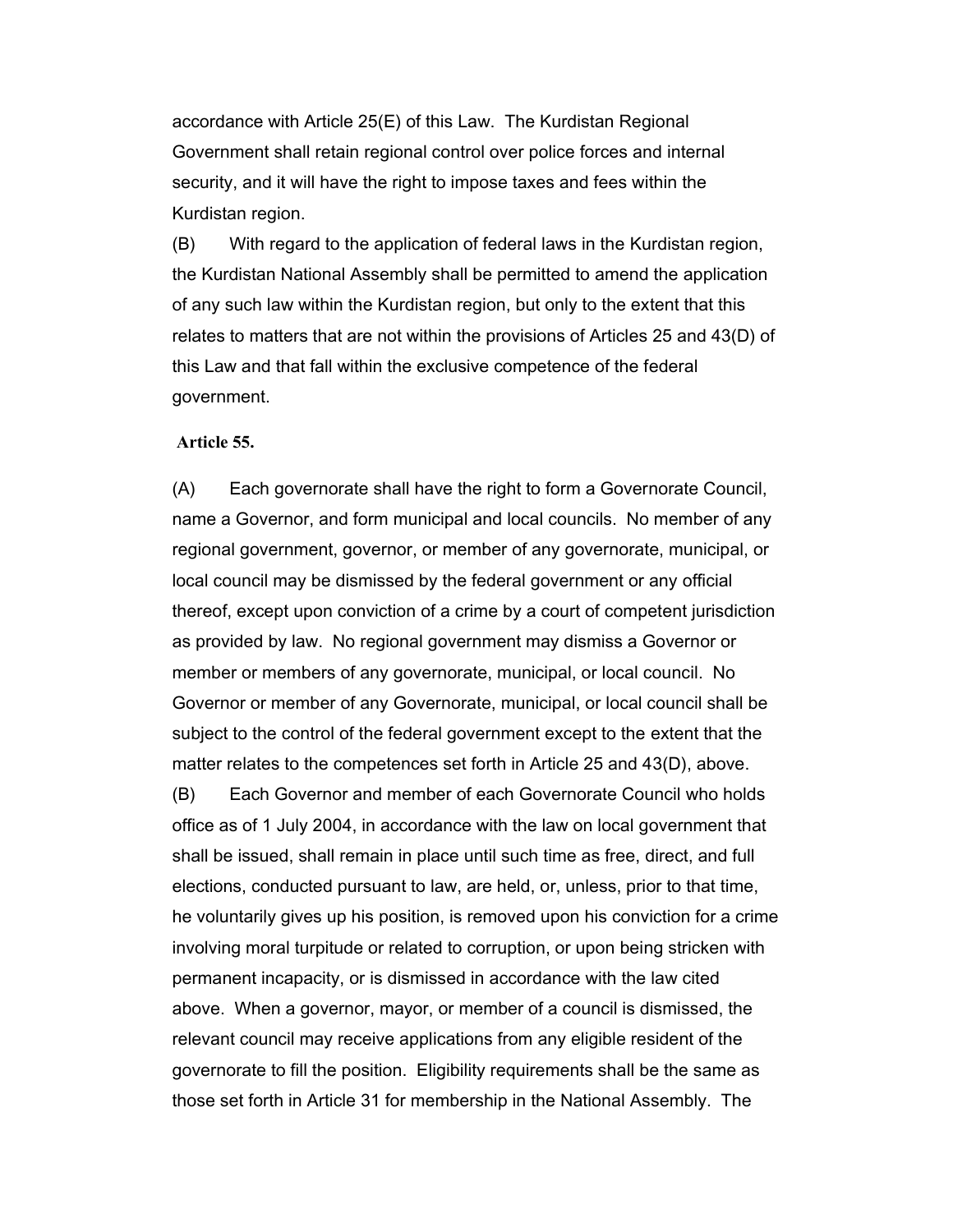new candidate must receive a majority vote of the council to assume the vacant seat.

### Article 56.

(A) The Governorate Councils shall assist the federal government in the coordination of federal ministry operations within the governorate, including the review of annual ministry plans and budgets with regard to activities in the governorate. Governorate Councils shall be funded from the general budget of the State, and these Councils shall also have the authority to increase their revenues independently by imposing taxes and fees; to organize the operations of the Governorate administration; to initiate and implement province-level projects alone or in partnership with international, and nongovernmental organizations; and to conduct other activities insofar as is consistent with federal laws.

(B) The *Qada'* and *Nahiya* councils and other relevant councils shall assist in the performance of federal responsibilities and the delivery of public services by reviewing local ministry plans in the afore-mentioned places; ensuring that they respond properly to local needs and interests; identifying local budgetary requirements through the national budgeting procedures; and collecting and retaining local revenues, taxes, and fees; organizing the operations of the local administration; initiating and implementing local projects alone or in conjunction with international, and non-governmental organizations; and conducting other activities consistent with applicable law.

 (C) Where practicable, the federal government shall take measures to devolve additional functions to local, governorate, and regional administrations, in a methodical way. Regional units and governorate administrations, including the Kurdistan Regional Government, shall be organized on the basis of the principle of de-centralization and the devolution of authorities to municipal and local governments.

# Article 57.

(A) All authorities not exclusively reserved to the Iraqi Transitional Government may be exercised by the regional governments and governorates as soon as possible following the establishment of appropriate governmental institutions.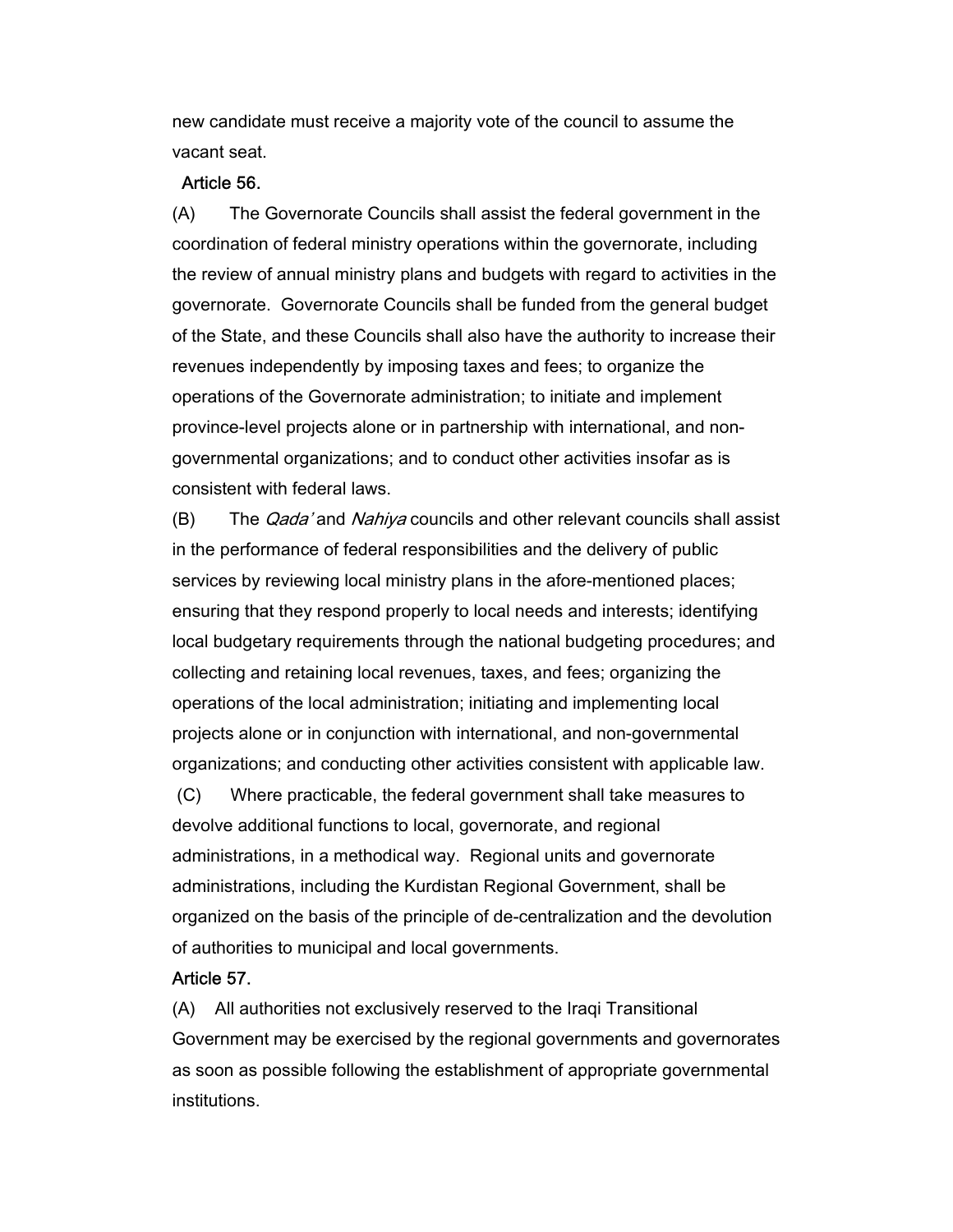(B) Elections for governorate councils throughout Iraq and for the Kurdistan National Assembly shall be held at the same time as the elections for the National Assembly, no later than 31 January 2005.

# Article 58.

 (A) The Iraqi Transitional Government, and especially the Iraqi Property Claims Commission and other relevant bodies, shall act expeditiously to take measures to remedy the injustice caused by the previous regime's practices in altering the demographic character of certain regions, including Kirkuk, by deporting and expelling individuals from their places of residence, forcing migration in and out of the region, settling individuals alien to the region, depriving the inhabitants of work, and correcting nationality. To remedy this injustice, the Iraqi Transitional Government shall take the following steps:

- (1) With regard to residents who were deported, expelled, or who emigrated; it shall, in accordance with the statute of the Iraqi Property Claims Commission and other measures within the law, within a reasonable period of time, restore the residents to their homes and property, or, where this is unfeasible, shall provide just compensation.
- (2) With regard to the individuals newly introduced to specific regions and territories, it shall act in accordance with Article 10 of the Iraqi Property Claims Commission statute to ensure that such individuals may be resettled, may receive compensation from the state, may receive new land from the state near their residence in the governorate from which they came, or may receive compensation for the cost of moving to such areas.
- (3) With regard to persons deprived of employment or other means of support in order to force migration out of their regions and territories, it shall promote new employment opportunities in the regions and territories.
- (4) With regard to nationality correction, it shall repeal all relevant decrees and shall permit affected persons the right to determine their own national identity and ethnic affiliation free from coercion and duress.

(B) The previous regime also manipulated and changed administrative boundaries for political ends. The Presidency Council of the Iraqi Transitional Government shall make recommendations to the National Assembly on remedying these unjust changes in the permanent constitution. In the event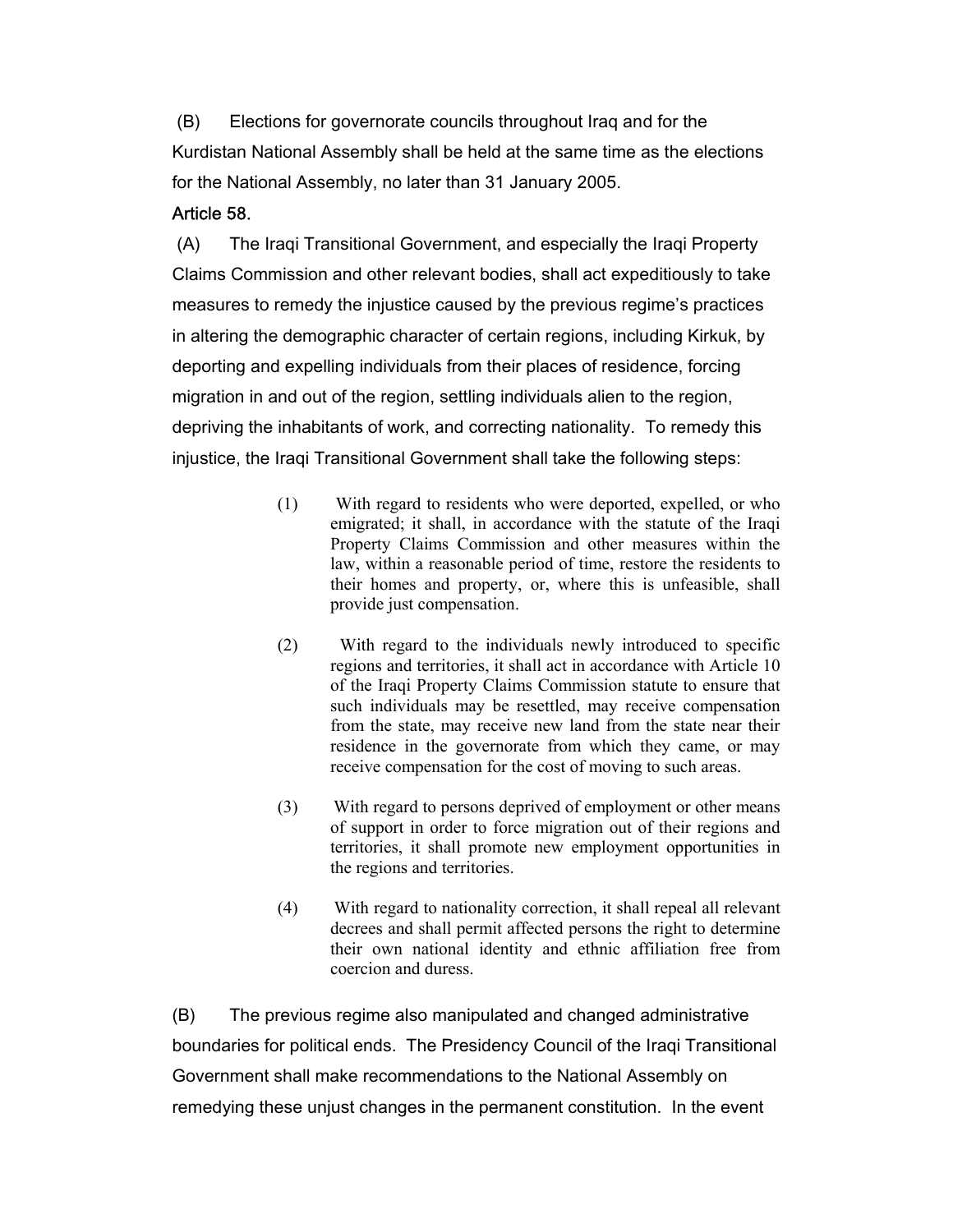the Presidency Council is unable to agree unanimously on a set of recommendations, it shall unanimously appoint a neutral arbitrator to examine the issue and make recommendations. In the event the Presidency Council is unable to agree on an arbitrator, it shall request the Secretary General of the United Nations to appoint a distinguished international person to be the arbitrator.

(C) The permanent resolution of disputed territories, including Kirkuk, shall be deferred until after these measures are completed, a fair and transparent census has been conducted and the permanent constitution has been ratified

 This resolution shall be consistent with the principle of justice, taking into account the will of the people of those territories.

#### **CHAPTER NINE – THE TRANSITIONAL PERIOD**

#### **Article 59.**

 (A) The permanent constitution shall contain guarantees to ensure that the Iraqi Armed Forces are never again used to terrorize or oppress the people of Iraq.

(B) Consistent with Iraq's status as a sovereign state, and with its desire to join other nations in helping to maintain peace and security and fight terrorism during the transitional period, the Iraqi Armed Forces will be a principal partner in the multi-national force operating in Iraq under unified command pursuant to the provisions of United Nations Security Council Resolution 1511 (2003) and any subsequent relevant resolutions. This arrangement shall last until the ratification of a permanent constitution and the election of a new government pursuant to that new constitution.

(C) Upon its assumption of authority, and consistent with Iraq's status as a sovereign state, the elected Iraqi Transitional Government shall have the authority to conclude binding international agreements regarding the activities of the multi-national force operating in Iraq under unified command pursuant to the terms of United Nations Security Council Resolution 1511 (2003), and any subsequent relevant United Nations Security Council resolutions. Nothing in this Law shall affect rights and obligations under these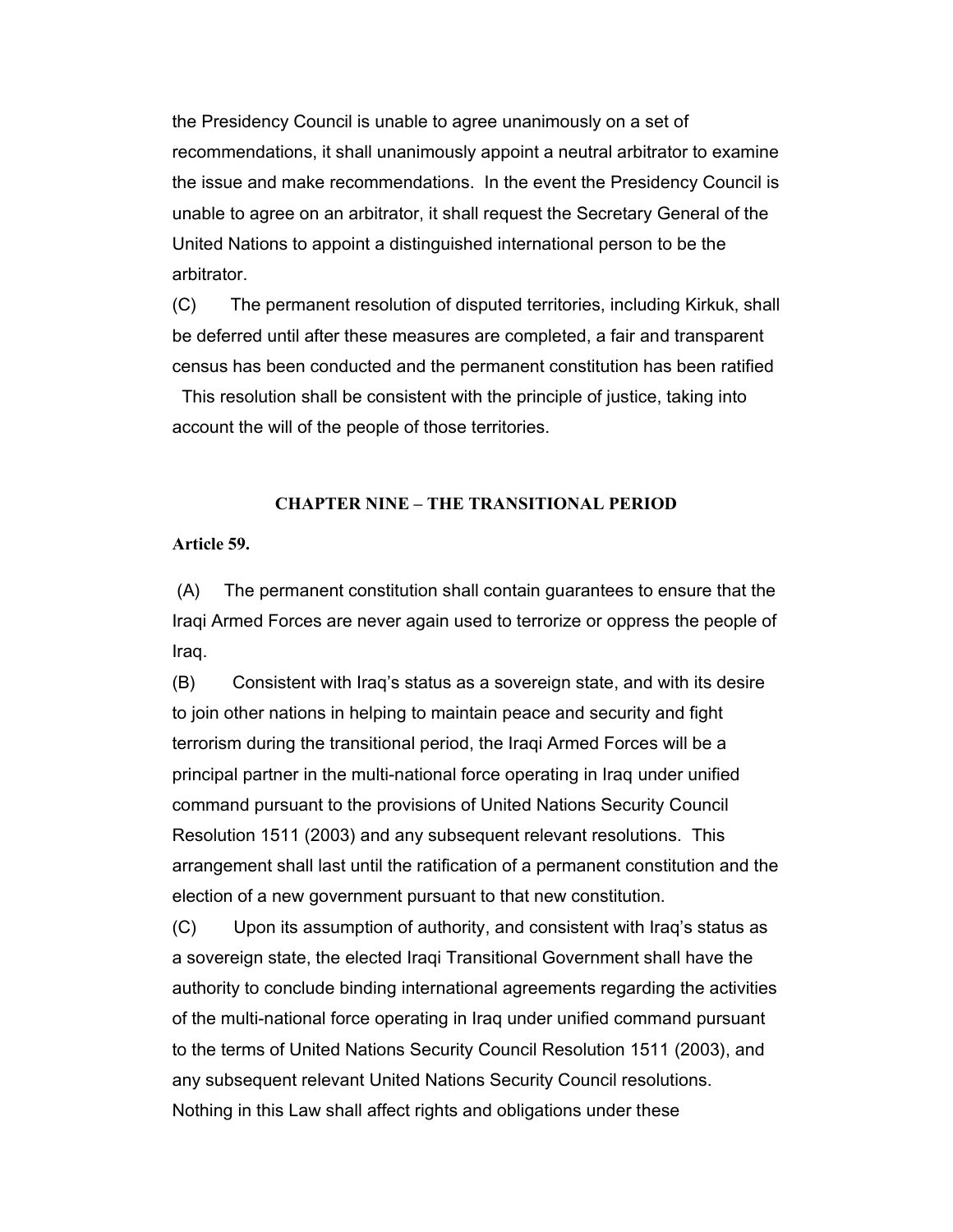agreements, or under United Nations Security Council Resolution 1511 (2003), and any subsequent relevant United Nations Security Council resolutions, which will govern the multi-national force's activities pending the entry into force of these agreements.

# Article 60.

 The National Assembly shall write a draft of the permanent constitution of Iraq. This Assembly shall carry out this responsibility in part by encouraging debate on the constitution through regular general public meetings in all parts of Iraq and through the media, and receiving proposals from the citizens of Iraq as it writes the constitution.

# Article 61.

(A) The National Assembly shall write the draft of the permanent constitution by no later than 15 August 2005.

(B) The draft permanent constitution shall be presented to the Iraqi people for approval in a general referendum to be held no later than 15 October 2005. In the period leading up to the referendum, the draft constitution shall be published and widely distributed to encourage a public debate about it among the people.

(C) The general referendum will be successful and the draft constitution ratified if a majority of the voters in Iraq approve and if two-thirds of the voters in three or more governorates do not reject it.

(D) If the permanent constitution is approved in the referendum, elections for a permanent government shall be held no later than 15 December 2005 and the new government shall assume office no later than 31 December 2005.

(E) If the referendum rejects the draft permanent constitution, the National Assembly shall be dissolved. Elections for a new National Assembly shall be held no later than 15 December 2005. The new National Assembly and new Iraqi Transitional Government shall then assume office no later than 31 December 2005, and shall continue to operate under this Law, except that the final deadlines for preparing a new draft may be changed to make it possible to draft a permanent constitution within a period not to exceed one year. The